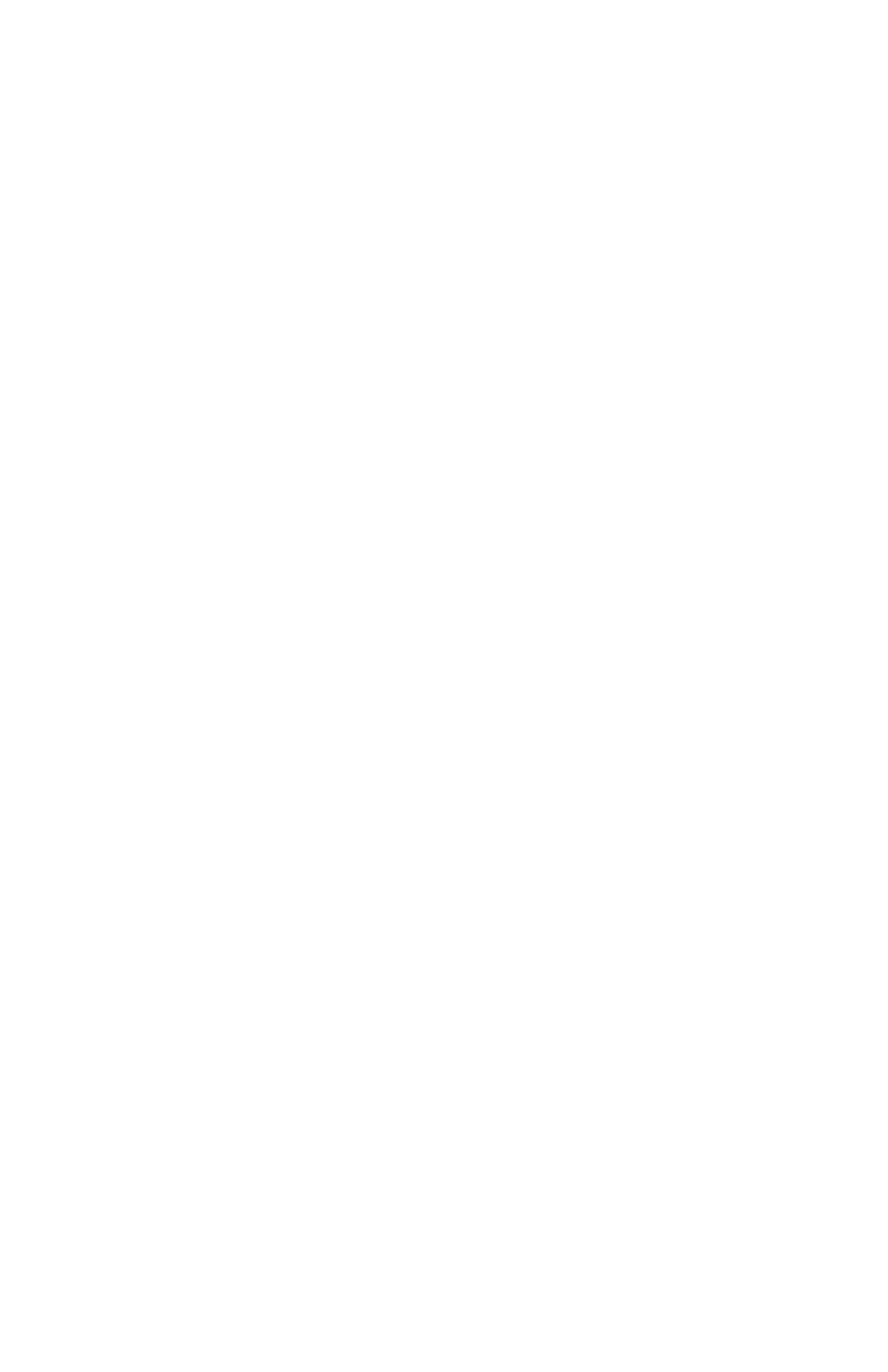# **A Fundamental Difference**

**By W. H. Shoot**

*Digitally Published by*  **THE GOSPEL TRUTH w[ww.churchofgodeveninglight.com](http://www.churchofgodeveninglight.com)**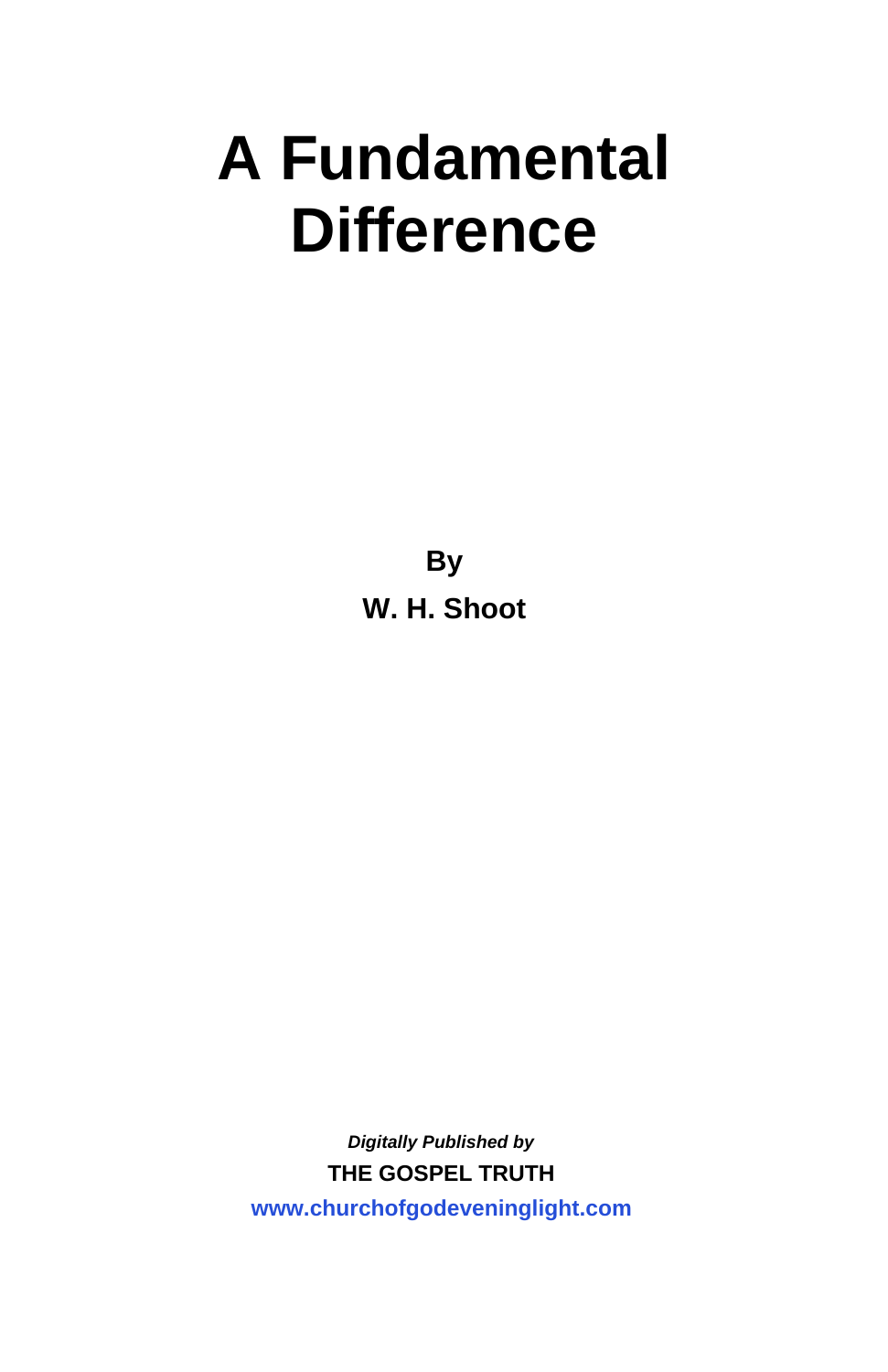Originally Published

n. d.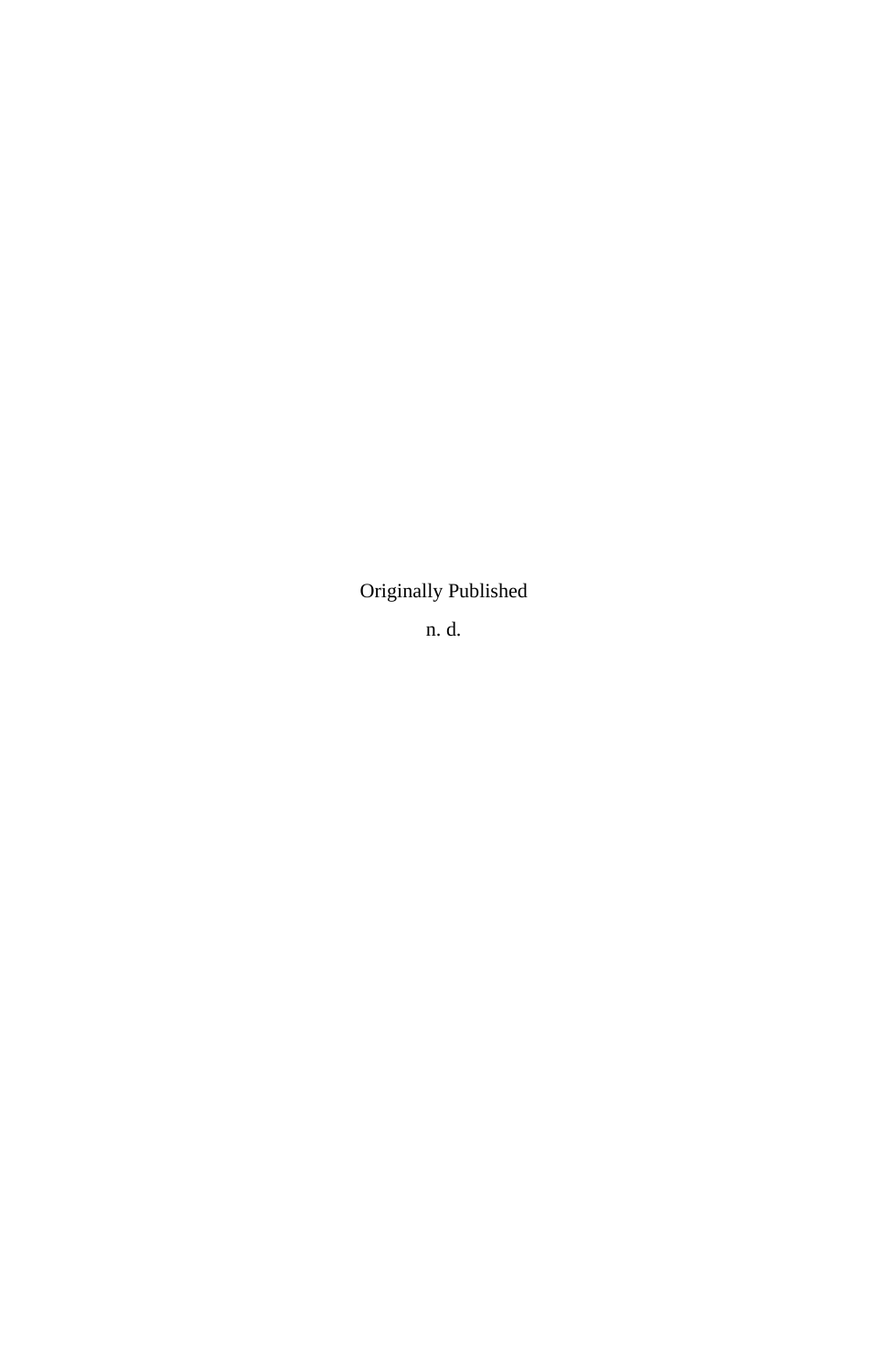# **Contents**

| On the Financial Support of the Ministry 32 |  |
|---------------------------------------------|--|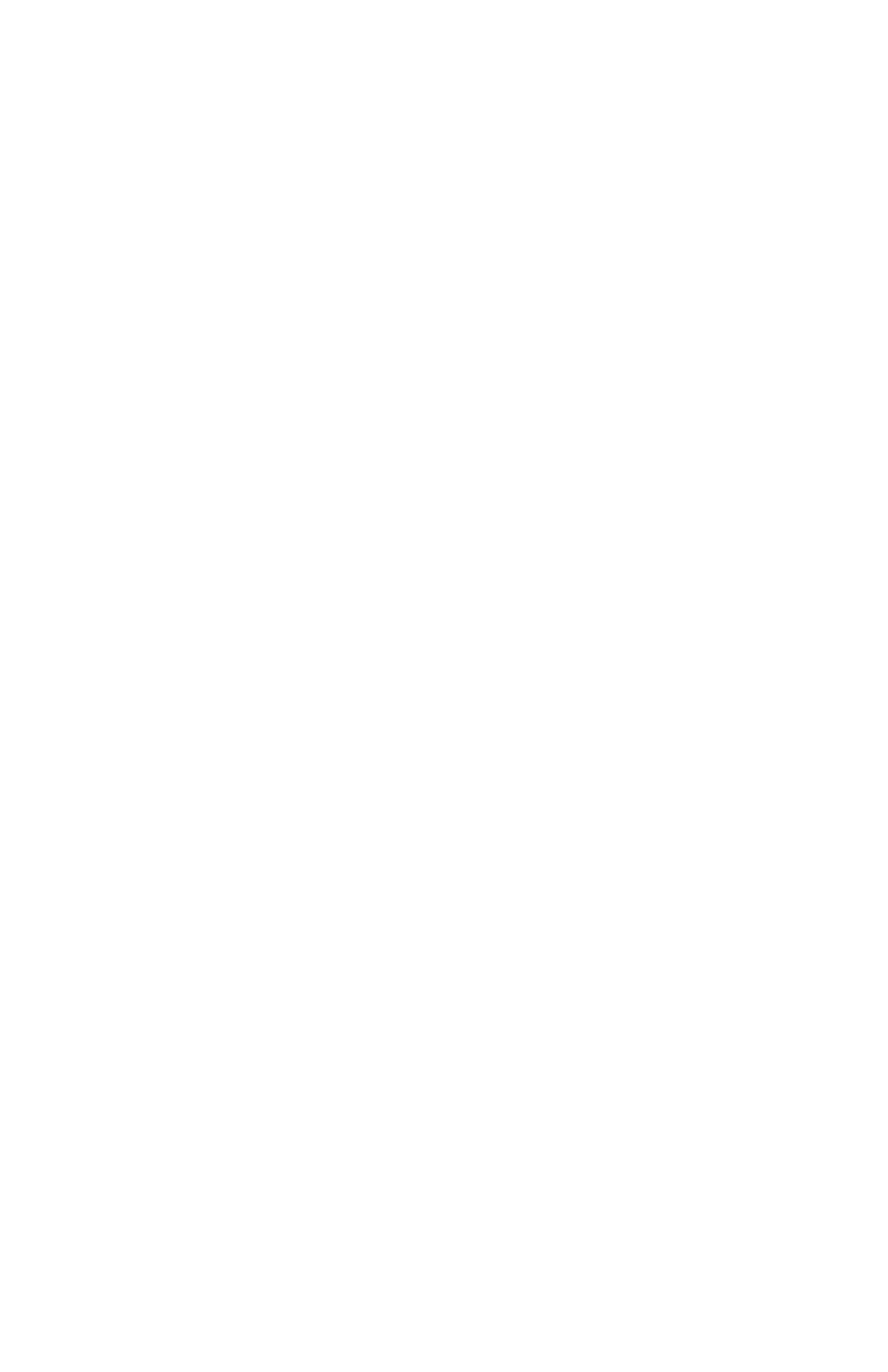# **Introduction**

<span id="page-6-0"></span>By way of introduction, I wish to say that, for the past few years, there has been a controversy among the people of the Church of God, commonly known as saints, or "Gospel Trumpet people." And this controversy came about through a few ministers who became very liberal in their views regarding the question of the Christian's dress. When they first insisted on bringing their worldly ideas and articles of dress in among the saints, it became the duty of the ministers of the church to take a decided stand against them and their false teaching. Accordingly, E. E. Byrum, at that time editor of The Gospel Trumpet, wrote an article, entitled "Marching along the Bypath," in which he warned the church, declaring that, "A deceptive, exalted, independent, devilish compromise spirit is sweeping over the land."

And he gave the church many other statements of warning from which we shall quote from time to time as we proceed. This warning, with many other efforts of other ministers, seemed to stay the worldly compromise at that time, but later the compromise element enlisted other ministers of the church in their cause, and another drive was made against the church, which resulted in carrying away a large number, both of ministers and lay members, and that time the editor of The Gospel Trumpet fell victim to the compromise, and from that time on the publishing work has been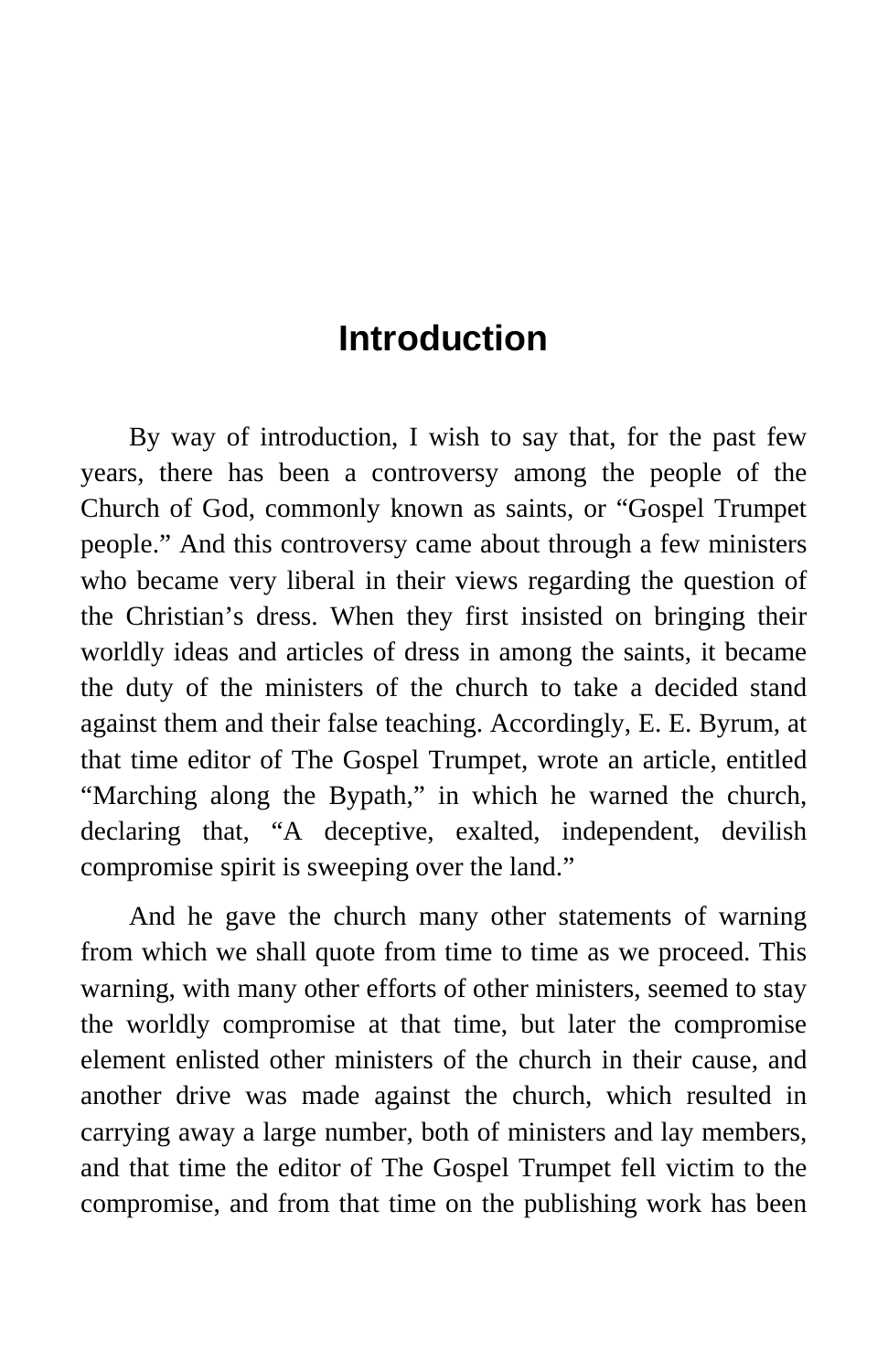under their control and used in the furtherance of the compromise movement.

Now there are two bodies of people standing directly opposed to each other on account of this question of compromise. Many false statements have gone forth, and the minds of many of God's children are confused, in regard to the questions at issue.

Having been a minister in the Church of God for the past eighteen years, and knowing the history and workings of this compromise from its beginning, I feel it my duty, and for the glory of God, to set before the people the fundamental difference now existing between the Gospel Trumpet people and the Church of God, who still hold the doctrine of the Bible as taught by the church from the beginning of what is known as the Reformation of the evening light.

In order to do this, we will state what the past teaching was, as found in the books, tracts, papers, printed testimonies, and pulpit sermons, etc., which have been preached and published by the Church of God, also The Trumpet's late teaching in regard to the things at issue. And we believe that after clearly setting forth the facts of the case, every honest, unbiased soul will agree with us that The Gospel Trumpet people are not the Church of God, as they profess to be, and are not worthy of the name which they assume. For the Scriptures declare, "But Christ as a Son over his own house [church]; whose house [church] are we, if we hold fast the confidence and the rejoicing of the hope firm unto the end." (Hebrews 3:6).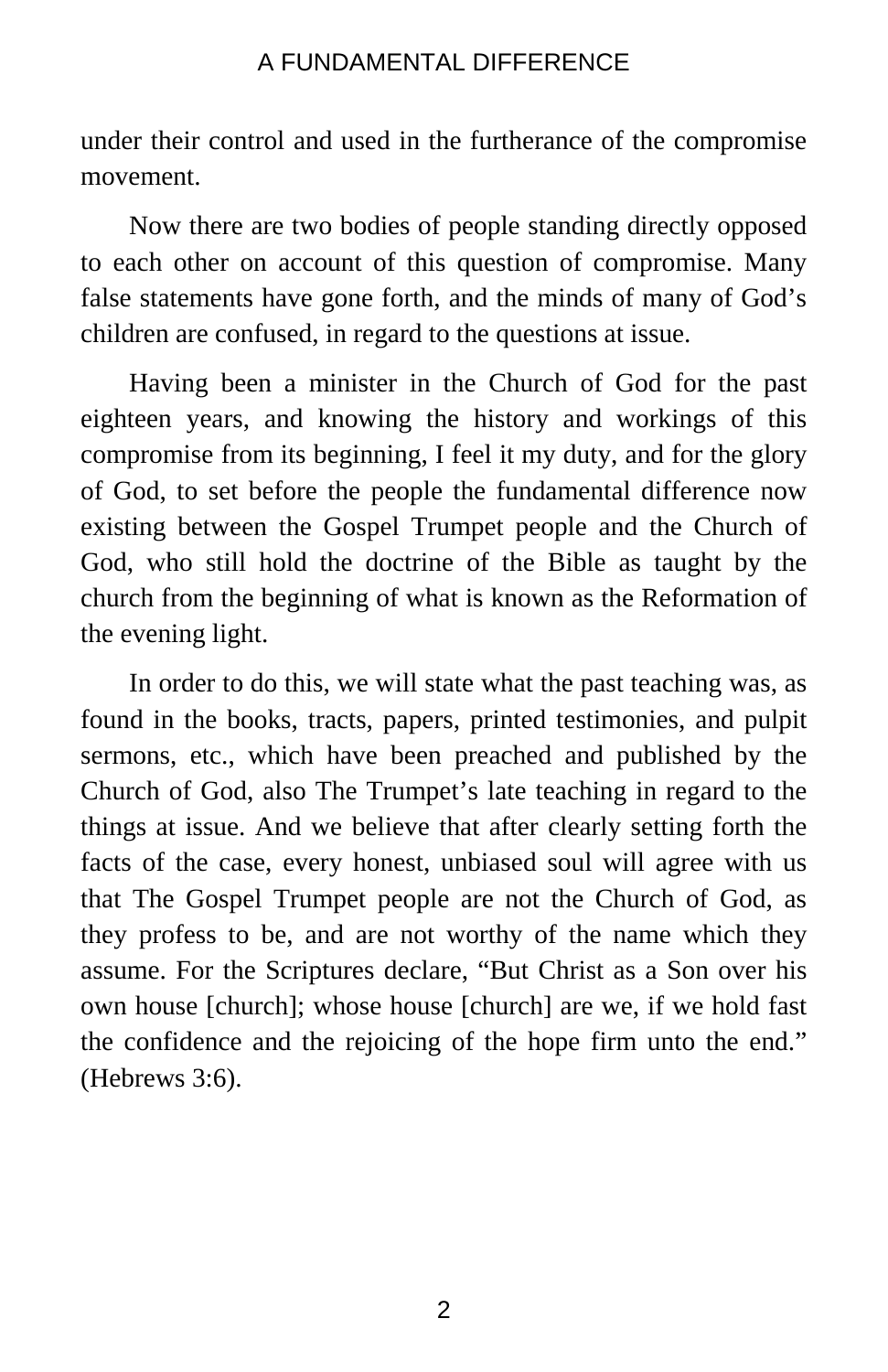The following are some of the points of difference between us, which we will take up in due form and order:

- 1. On Dress
- 2. On Church Organization
- 3. On Church Government
- 4. On Visible Unity
- 5. On the Financial Support of the Ministry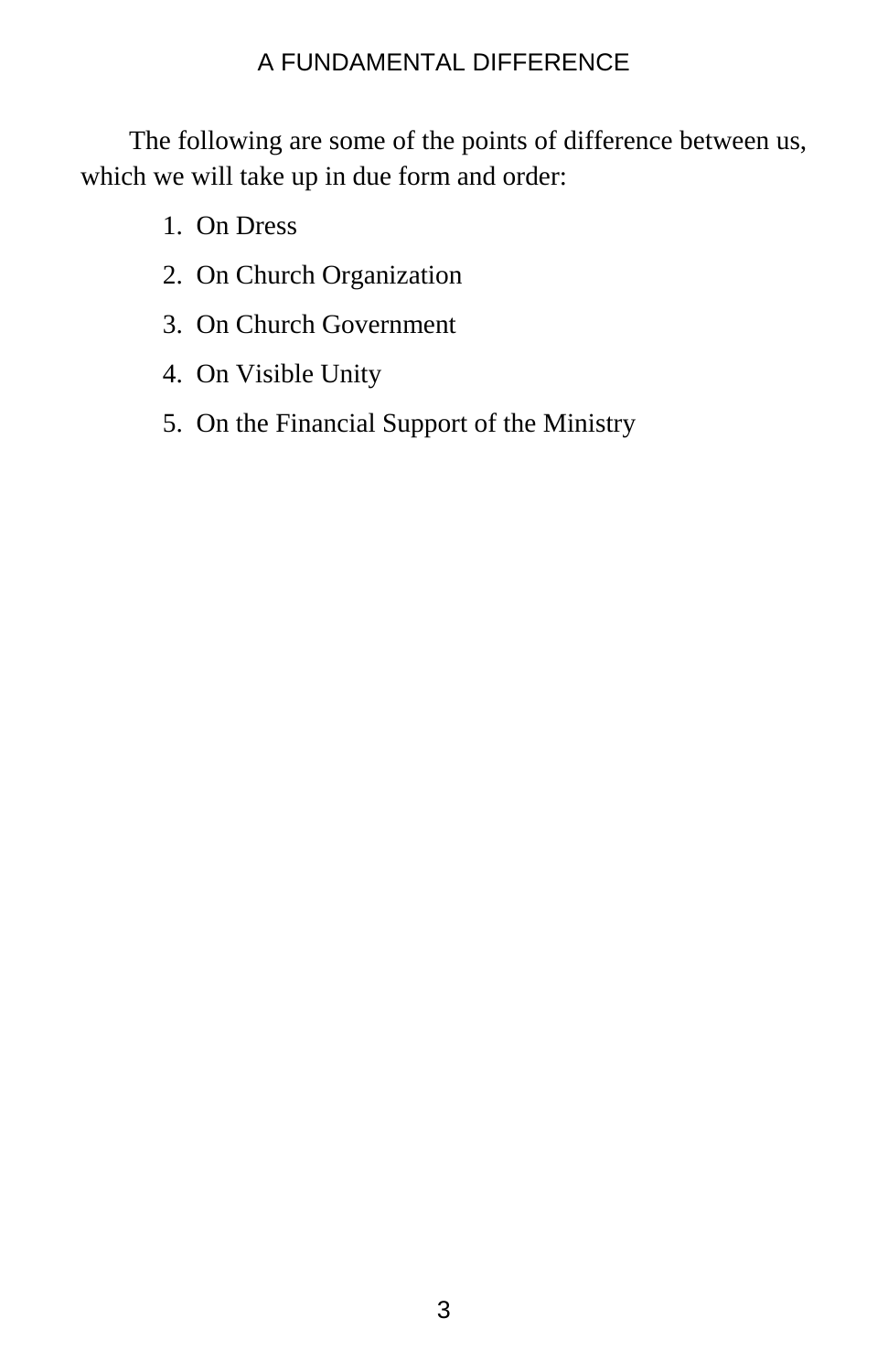## **On Dress**

<span id="page-9-0"></span>With the preaching of the full gospel of Christ by D. S. Warner and other ministers of the Church of God in the Evening Light Reformation, which began about the year 1880, came the word of God on the subject of the Christian's dress.

At first thought one may think that the dress question is of very little moment, or rather of no moment at all; but by carefully reading the scriptures addressed to Christians upon this subject, we find that Holy Inspiration has not left us to ourselves in regard to this matter, but has given us punctual directions as to what we shall or shall not wear.

Accordingly we read, "Whose adorning let it not be that outward adorning of plaiting the hair, and of wearing of gold, or of putting on of apparel; But let it be the hidden man of the heart, in that which is not corruptible, even the ornament of a meek and quiet spirit, which is in the sight of God of great price. For after this manner in the old time the holy women also, who trusted in God, adorned themselves, being in subjection unto their own husbands." (1 Peter 3:3-5).

Also, "I will therefore that men pray everywhere, lifting up holy hands, without wrath and doubting. In like manner also, that women adorn themselves in modest apparel, with shamefacedness and sobriety; not with broided hair, or gold, or pearls, or costly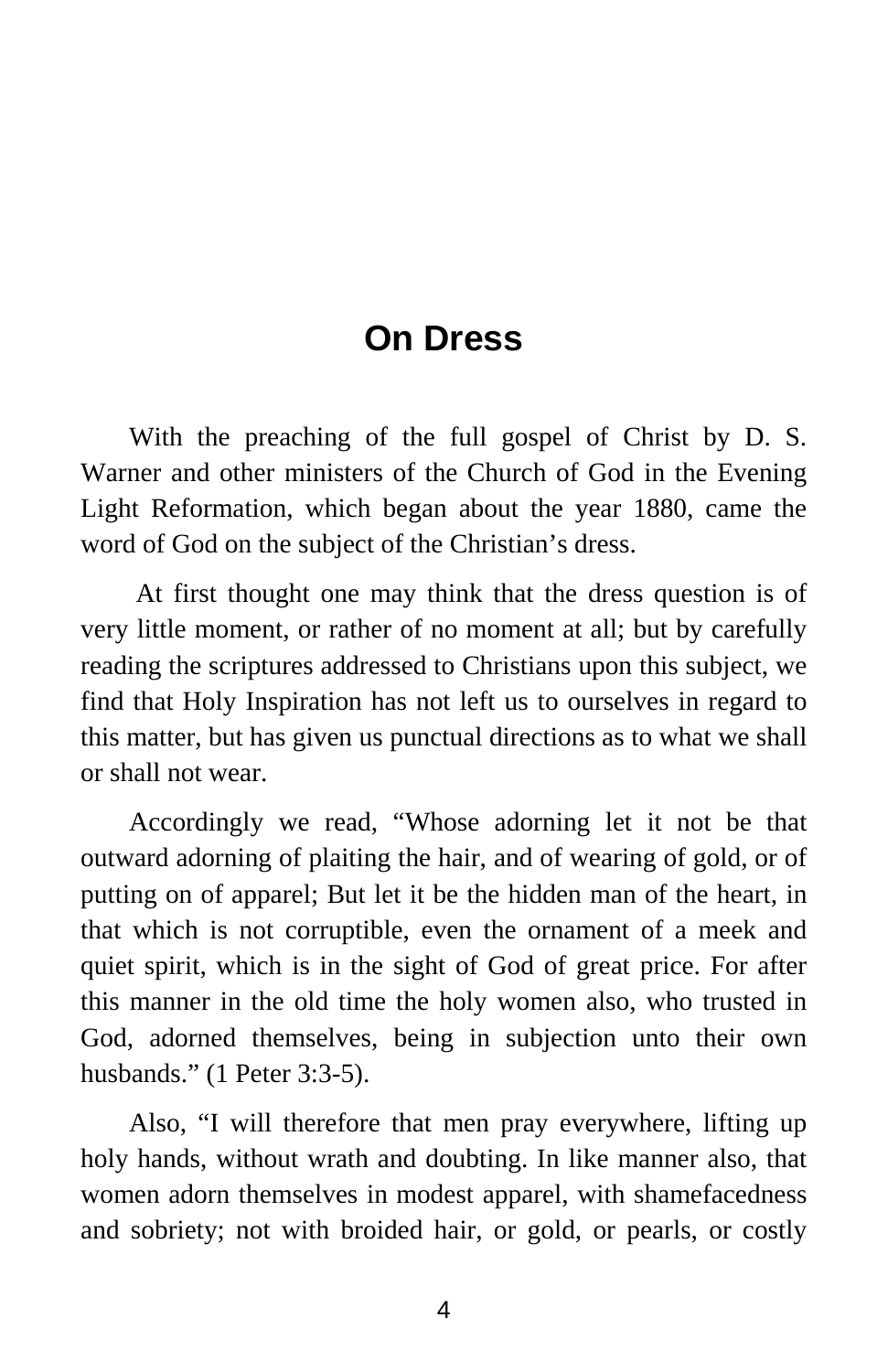array; But (which becometh women professing godliness) with good works." (1 Timothy 2:8-10).

And also we read, "And be not conformed to this world: but be ye transformed by the renewing of your mind, that ye may prove what is that good, and acceptable, and perfect, will of God." (Romans 12:2).

Again, "Wherefore lay apart all filthiness and superfluity of naughtiness, and receive with meekness the engrafted word, which is able to save your souls." (James 1:21).

The first two passages quoted, emphatically forbid Christians wearing gold, pearls, or costly array, or to put on apparel, but commands them to dress as becomes their profession, namely, holiness, declaring that the spirit of the Christian must be "a meek and quiet spirit"; and also that their dress must be modest, for we all know that a Christian is a modest, humble, lowly man or woman of God. Since their very spirit and character are meek, quiet, holy, and humble like unto their Lord and Master, they are commanded to dress as is suitable and becoming their profession of Christ.

The last two scriptures referred to forbid us as Christians to conform to the world, and exhorts us to lay apart all "superfluity of naughtiness." The Romans 12:2 may more directly refer to the spirit and wisdom of the world, yet it also refers to the foolish fashions and customs, which naturally emanate from its spirit and wisdom, and if we are ever to prove the "good, and acceptable, and perfect, will of God," thus pleasing Him in all things, we must cease our conformity to the world.

The laying apart of all superfluity is very essential to our Christian life and walk. Superfluity is anything excessive, not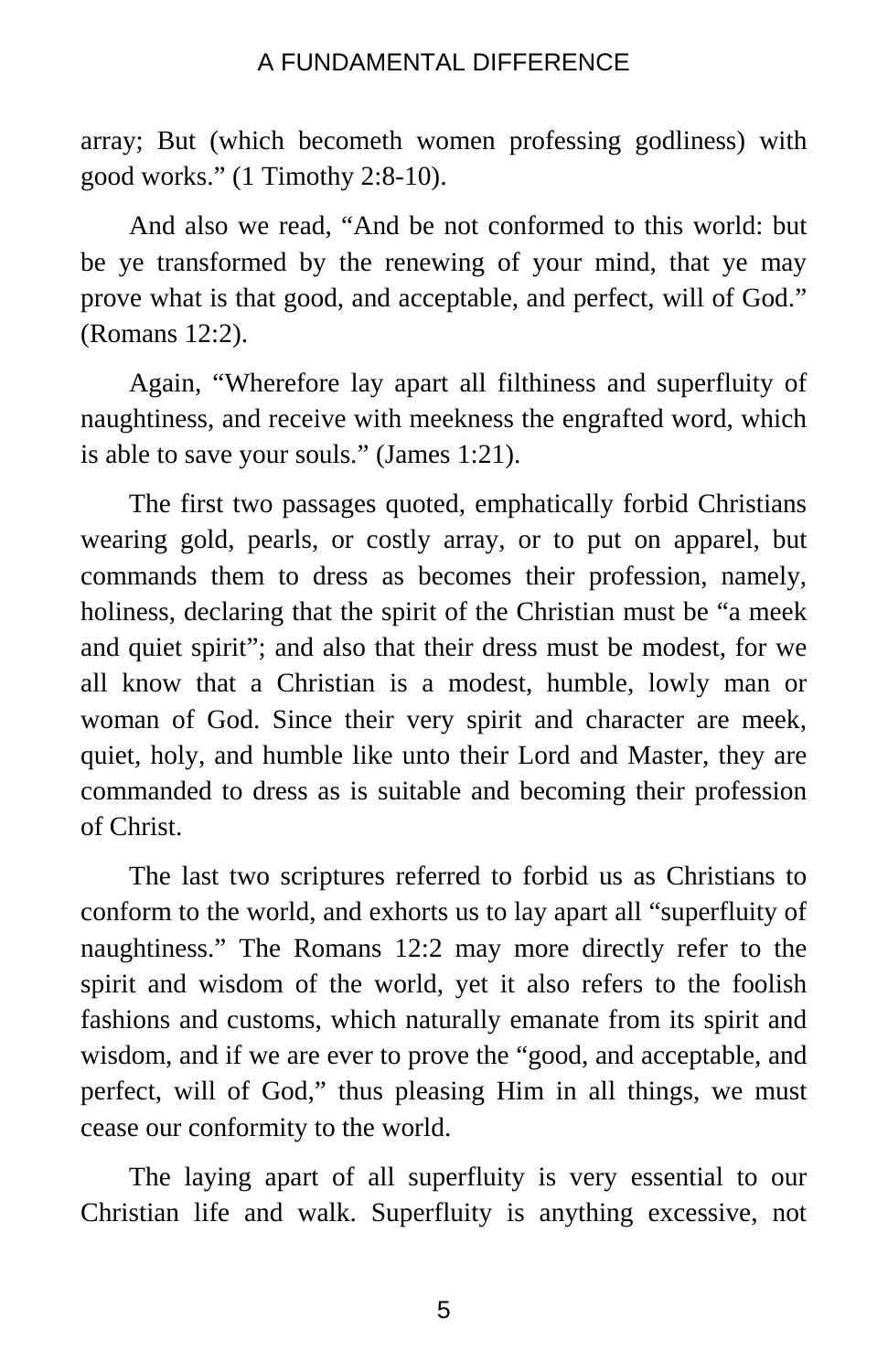needed, unnecessary, and that is worn or used for show or ornament, to please the eye, to satisfy the lust of the flesh or the pride of life; and the Word says, "They that are Christ's have crucified the flesh with the affections and lusts." (Galatians 5:24).

Therefore, seeing that the Scriptures are against such things, we can truly say that such as laces, embroideries, silks, satins, plush, and other fine goods should not be worn by saints of God; neither fancy vests, neckties, silk socks, fancy watch fobs, or any gay or flashy clothing, but that which "becometh holiness" (Titus 2:3); also, all jewelry, such as rings, earrings, necklaces, bracelets, gold watches, stick pins, or anything that is worn for show or adornment must be left off for Jesus' sake. However, lace and embroidery cannot be classed with other fabrics; for whole garments or parts of garments are made of cotton, wool, velvet plush, silk or fur, and such garments cover the body and keep it warm; but garments or parts of garments made of lace or embroidery are worn for show, and not that they have any value as clothing. But again, saints should not wear anything that has the appearance at being worn for show or costliness.

Now this is the way the truth has been preached from the beginning of the Reformation until about the year 1910, as the following extracts from Gospel Trumpet literature will show:

"Superfluities—By this is meant unnecessary things, such as are worn for show and style, and cannot be worn to the glory of God, such as gold cuff and collar buttons, and other jewelry; neckties, an unnecessary amount of ribbon, feathers, and many other things which can be laid aside for the glory of God. Bywords, slang phrases, 'cracking jokes,' silly actions, grumbling, murmuring, idleness, etc., are weights which should be laid aside." [Little Things, pp. 14].

6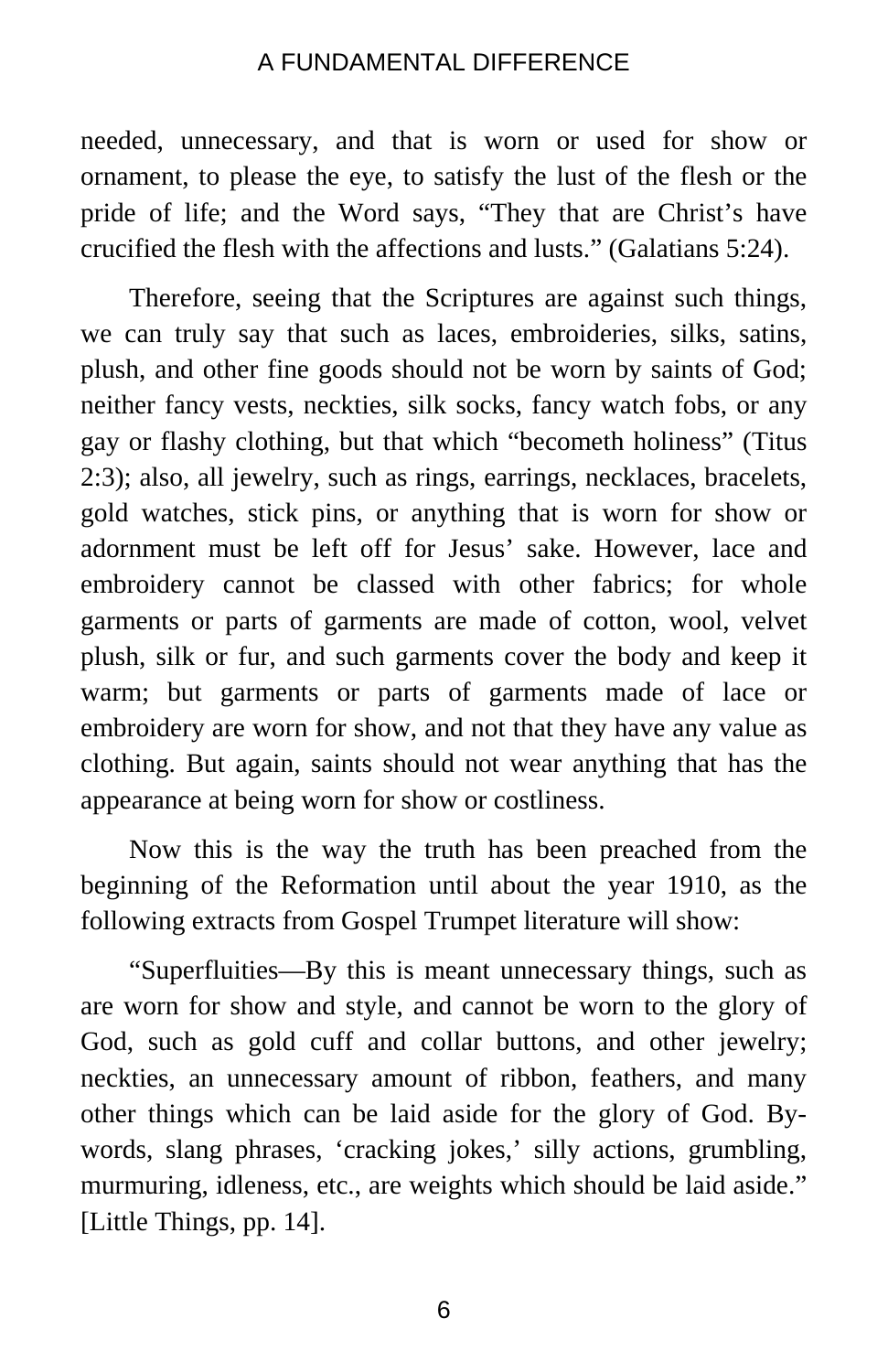"If we as saints will leave off the feathers, the ruffles and mufflers, the gold watches and chains, the diamonds, rings, necklaces, gold-rimmed glasses, silk dresses, hobble skirts, low necked waists, embroideries, etc., we shall avoid transgressing the Bible, the Holy Spirit, our conscience, sinning against the brethren; then we shall stand without fault before the throne of the great Judge who now stands before the door with the record of our deeds. Take for example the wearing of the necktie. We not only consider our own conscience, but that of others. Because it has been discarded as an unnecessary article of dress, and is so regarded by the church, almost, if not, universally, it is therefore best to leave it off lest we offend our brethren, if for no other reason." [The Gospel Trumpet June 27 (or 21), 1912].

"It has been fully agreed upon by the saints and representative ministers that it is an unnecessary article of dress, that the wearing of it is catering too much to the world, and, therefore, should be discouraged. Ministers who are full of the Holy Ghost and wisdom and miracle working faith and power will not need such things, neither pianos, nor stringed instruments to get an audience and to convert souls." [The Gospel Trumpet December 19(or 12), 1912].

"Question—Why do not the saints (men) wear neckties? It is so noticeable, would like to know.

Answer—For the reason that they are for ornament only, and as such are not needful nor useful."

[The Gospel Trumpet August 20, 1908].

"Question—Can one keep saved and use tea, coffee, wear corsets, neckties, etc.?

Answer—[Caffeinated] tea and coffee are narcotics poisonous, and more or less injurious to the human system, and

7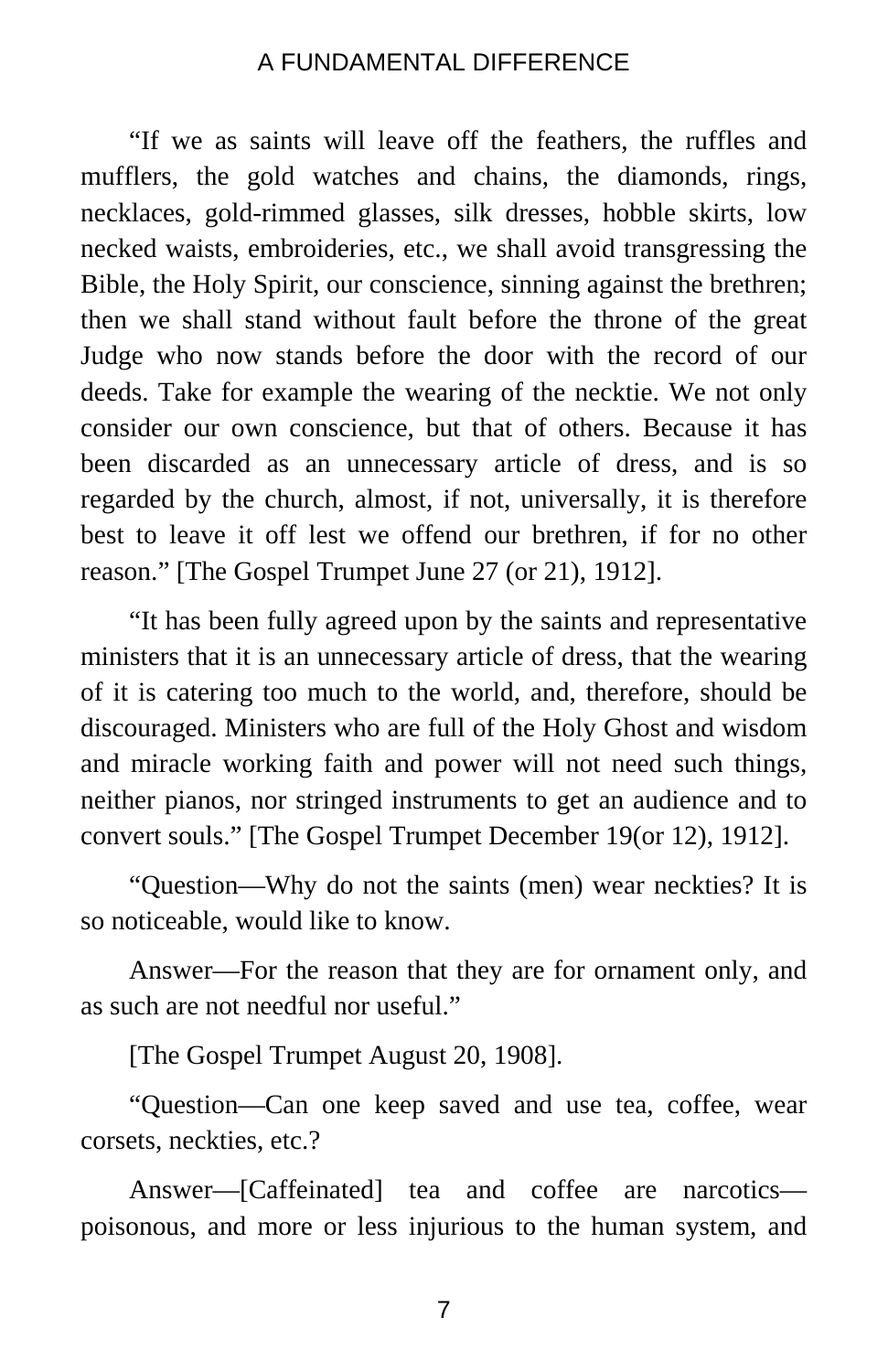men and women become slaves to the habit. Salvation will deliver from all such bondage and habits when connected with the proper teaching. It is a generally admitted fact that the corsets are injurious, and if people know this, they are guilty before God in cleaving to pride and fashion, and especially when it is harmful. Neckties are superfluous. God's Word forbids outward adorning; but such are fashionable, and doubtless have a part in 'the lust of the eyes, and the pride of life.' " (1 John 2:16).

"Salvation delivers from the desire, 'lust,' and 'pride' of such things. Where men and women get saved from these things and teach against them, then take to them again, the devil has seduced them." [The Gospel Trumpet June 12, 1902].

"We gladly refrain from wearing anything that only brings us nearer the world and adds nothing to comfort or necessity. Wearing a collar large enough and of such material that it protects our coat from the perspiration of the neck, seems to be a matter of convenience, economy, comfort, and cleanliness; but this could not be said of a necktie, which is so generally considered by the world as a necessity, but which is for no other reason than for appearance. It is consistent with the word of God that we should be clean and neat, but if you were to take the worldly judgment for our standard of neatness, where should we find ourselves?" [The Gospel Trumpet October 20, 1910].

Now, dear reader, you, can see by the Word of God and the past teaching of these people, that all worldliness in dress was forbidden. But now these very same writers and preachers, including E. E. Byrum himself, have repudiated their own teaching and are wearing many of the things they formerly taught against. So, according to their own statements, as recorded in the above extracts, "The devil has seduced them."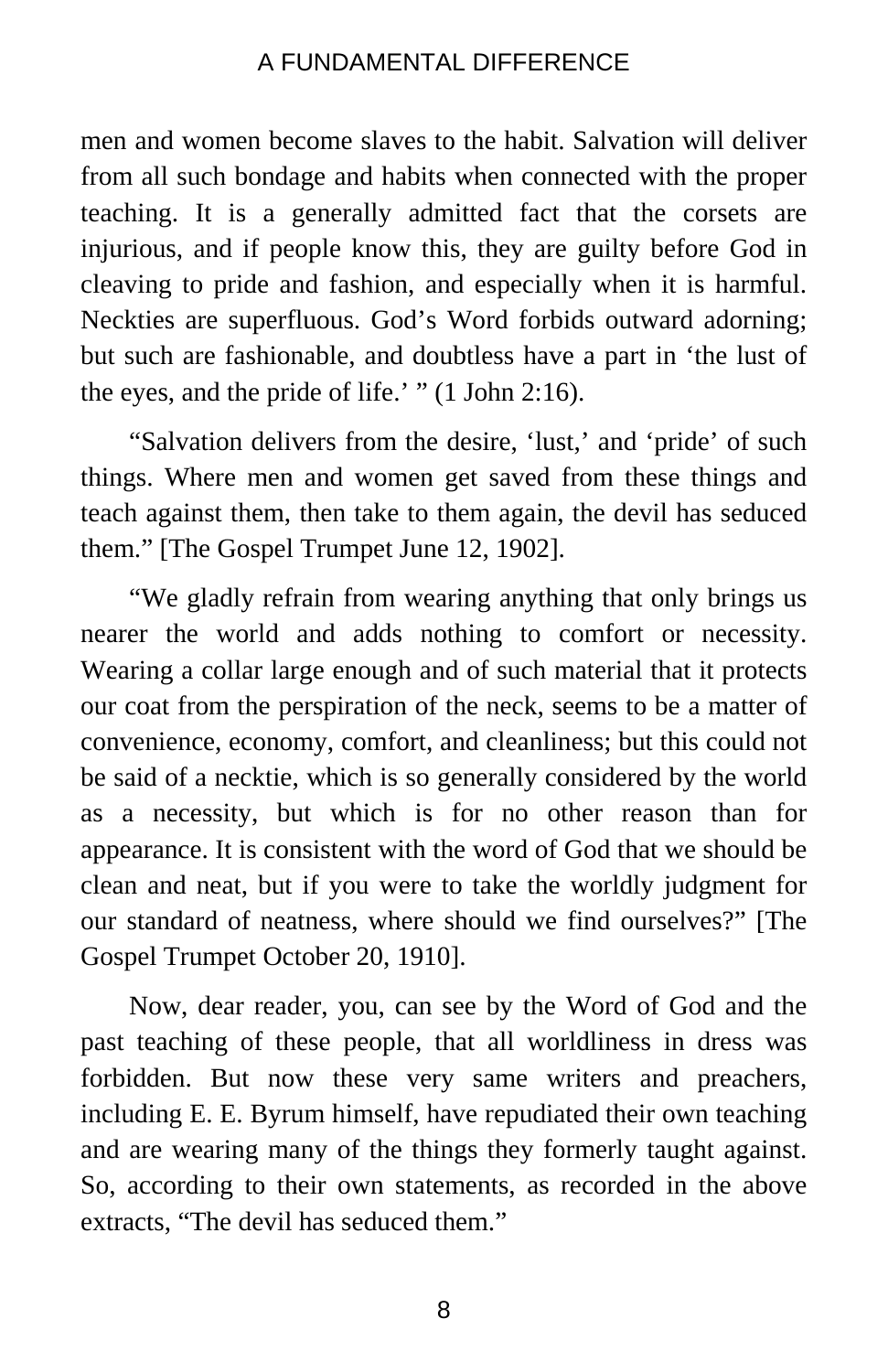E. E. Byrum had said:

"It is a matter much to be regretted that two or three ministers of this Reformation have become so blinded by such a spirit as to don their superfluous paraphernalia and take the pulpit, even at a camp meeting, and upbraid as fanatical the saints who would not fall in line with the same . . . The word of God stands today as it always has, and to wear a superfluous article will lead to other superfluities and open the gates to worldly conformity and pride; and a compromise spirit that will plead for worldly conformity will plead for letting down on doctrinal lines. Then what is the matter with those ministers? They have stepped over into the bypath of the broad way, and are headed for the dump pile. 'Is that not too strong a statement?' someone may say. No; and the sooner they are made to realize it, and the people see it, the better it will be.

It is a downright compromise with the devil. It is the spirit of the thing we are after, and we trust the men themselves may find deliverance."

[Byrum, Enoch E., Marching Along the Bypath; The Gospel Trumpet September 15, 1910].

The writer of the above now wears his necktie, which he had vehemently condemned in others. So, according to his own teaching, he has "stepped over into the bypath of the broad way, and is headed for the dump pile."

And the same spirit of compromise, that has seduced these people in regard to worldly dress, has also seduced them into letting down on other doctrinal lines of Bible truth, as we shall see as we proceed. We find among these Trumpet people today those who wear neckties, gold watches, breast pins, laces, embroideries, silks, and coffee and tea drinking, corset wearing and many other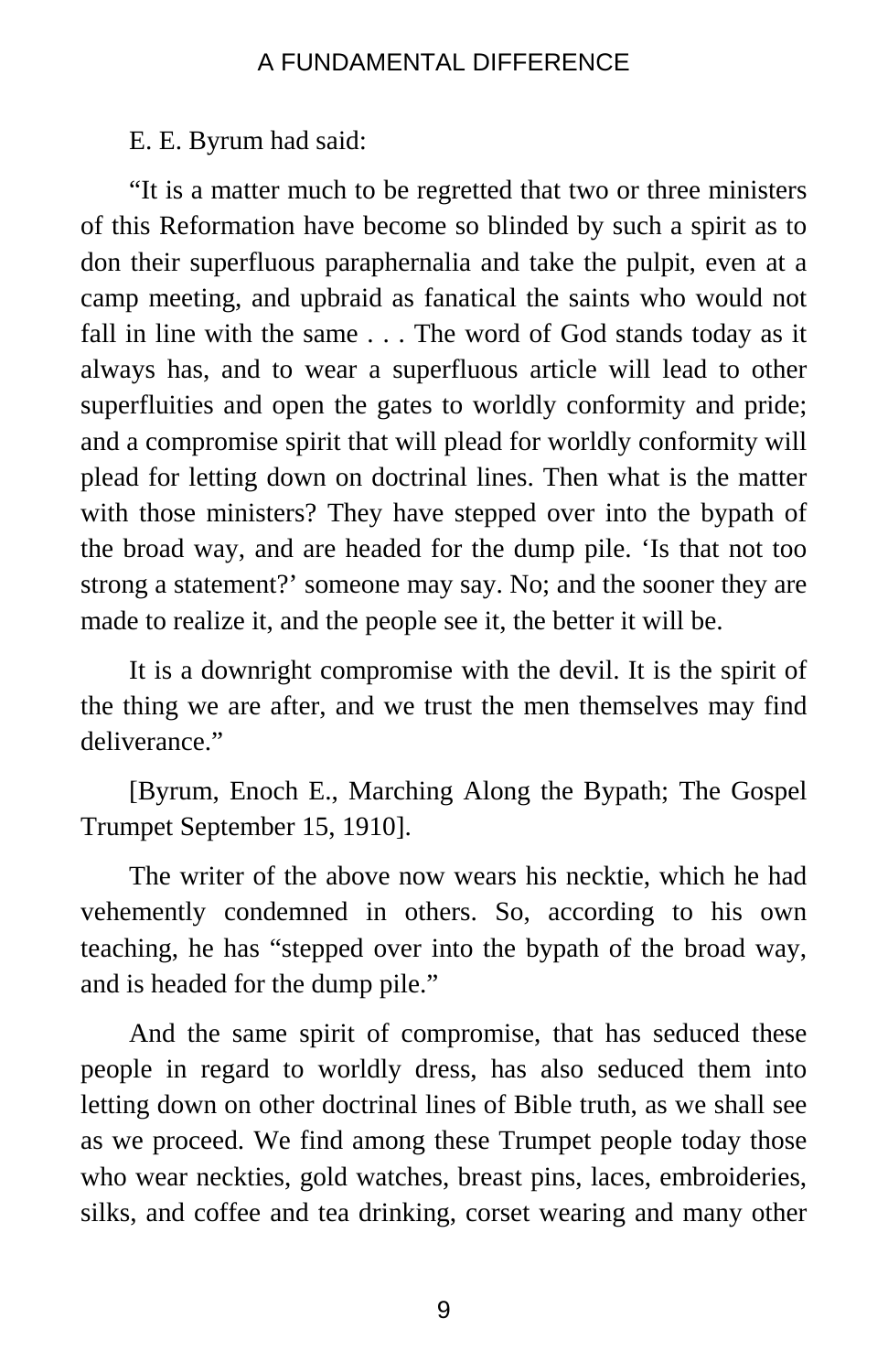things almost too numerous to mention, but may this suffice for the present on this subject.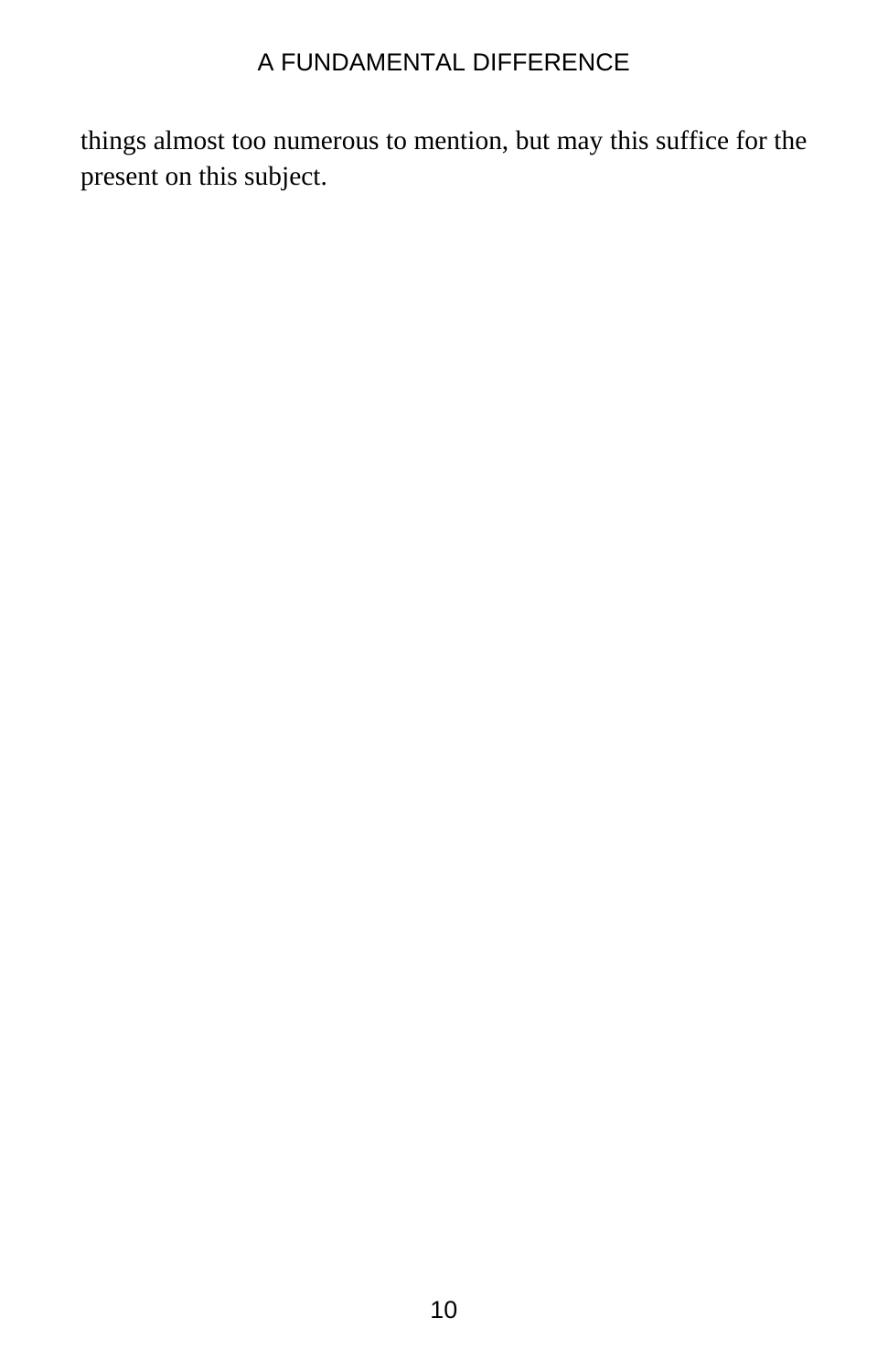# <span id="page-16-0"></span>**On Church Organization**

Turning to Ecclesiastes 3:14, 15, we read: "I know that, whatsoever God doeth, it shall be for ever: nothing can be put to it, nor any thing taken from it: and God doeth it, that men should fear before him. That which hath been is now; and that which is to be hath already been; and God requireth that which is past."

Without a doubt, this scripture is very fitting and appropriate to the subject under consideration, for all who read the Word of God on the subject of the organization of the Church of God, find that the following was to be her lasting characteristic: she is of divine origin. Her inception coexisted in the mind of God with the plan of salvation. Her origin, being the immediate result of redemption, was inseparable from it. And therefore, since, in the counsel and good purpose of God, Christ was a "Lamb slain from the foundation of the world," (Revelation 13:8) the church, redeemed through His blood, also stood before the divine mind parallel with the gift of His Son.

Of that holy institution, we have seen, He cast a beautiful shadow upon the earth, in the form of the temple and all its contents. And, after "Moses verily was faithful in all his house as a servant, for a testimony of those things which were, to be spoken after," (Hebrews 3:5) in due time, "Christ as a son over his own house," (Hebrews 3:6) appeared, and He built this beautiful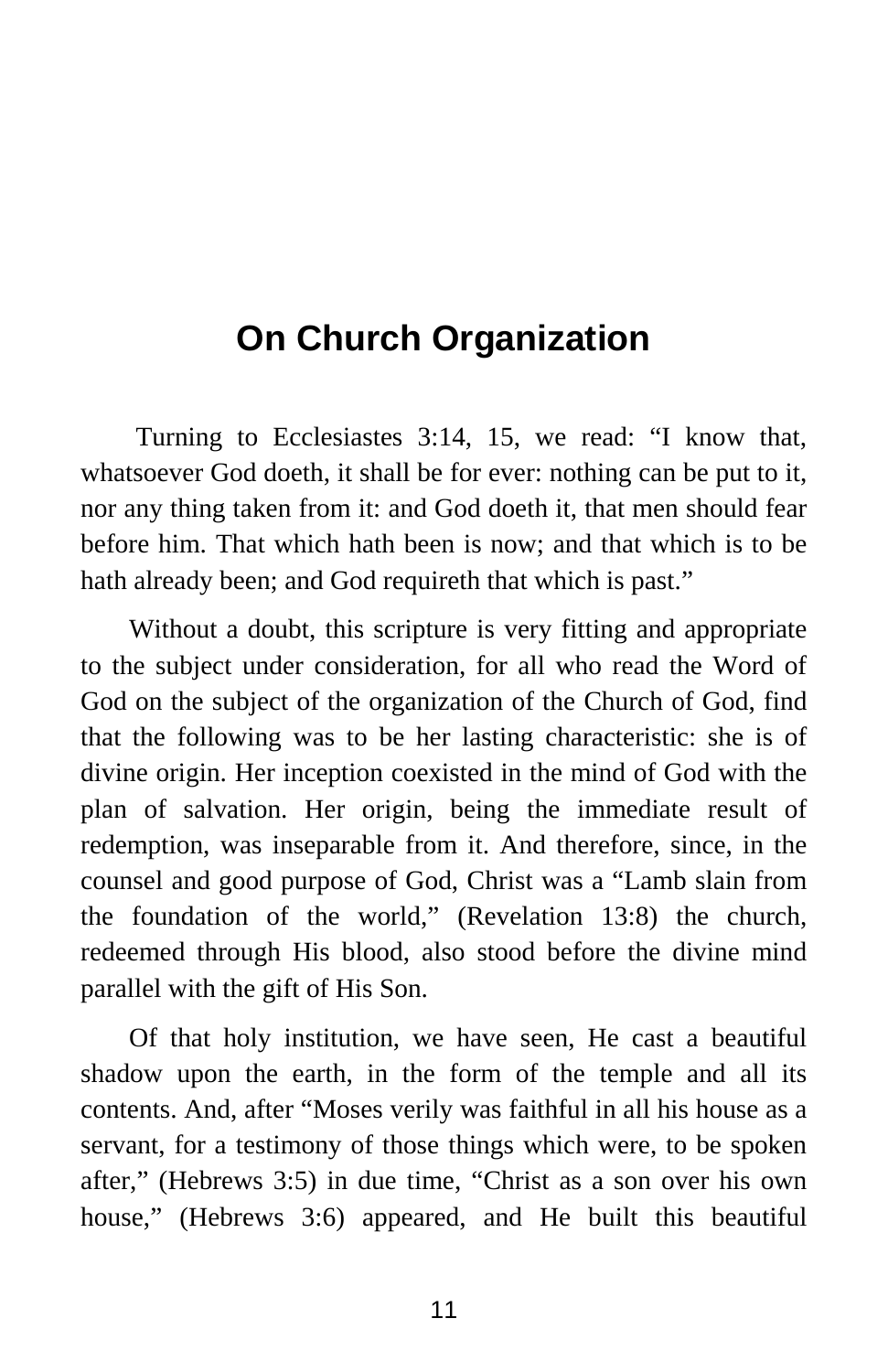"church of the living God." (1 Timothy 3:15). He adorned her foundations and walls with the pure gold of His heavenly love, and set them with the precious stones of His graces and gifts. He adorned her pillars with the robe of His righteousness; and in her He sheds the light of his own glory. She is from heaven, and all members are born of God. Along with Christ, her life and head, she is the gift of infinite love. She is "God's building," chosen of Him for His own dwelling place; and where He spreads a continual feast of love for all His heaven born children. The divine Son purchased her with His own blood (Acts 20:28), yea, He gave Himself for her to be His own bride (Ephesians 5:25); He built her upon the rock (Matthew 16:18).

As the true tabernacle of present divine testimony, the Lord pitched her and not man (Hebrews 8:2). As the house of God, "he that built all things [in her] is God." (Hebrews 3:4). As the beloved city, she "hath foundations, whose builder and maker is God." (Hebrews 11:10). Her foundation is Jesus Christ the divine Savior: "For other foundation can no man lay than that is laid, which is Jesus Christ." (1 Corinthians 3:11).

Her life and light is the "eternal Spirit" (Hebrews 9:14); her creed is the pure word of God. Thus spake God by the mouth of His servant Moses: "I will raise them up a Prophet from among their brethren, like unto thee, and will put my words in his mouth; and he shall speak unto them all that I shall command him. And it shall come to pass, that whosoever will not hearken unto my words which he shall speak in my name, I will require it of him." (Deuteronomy 18:18, 19). This is fulfilled in His Son as the apostle testifies (Acts 3:22, 23).

God announced that He would put His words in the mouth of this prophet; and when He came, He testified, saying, "The words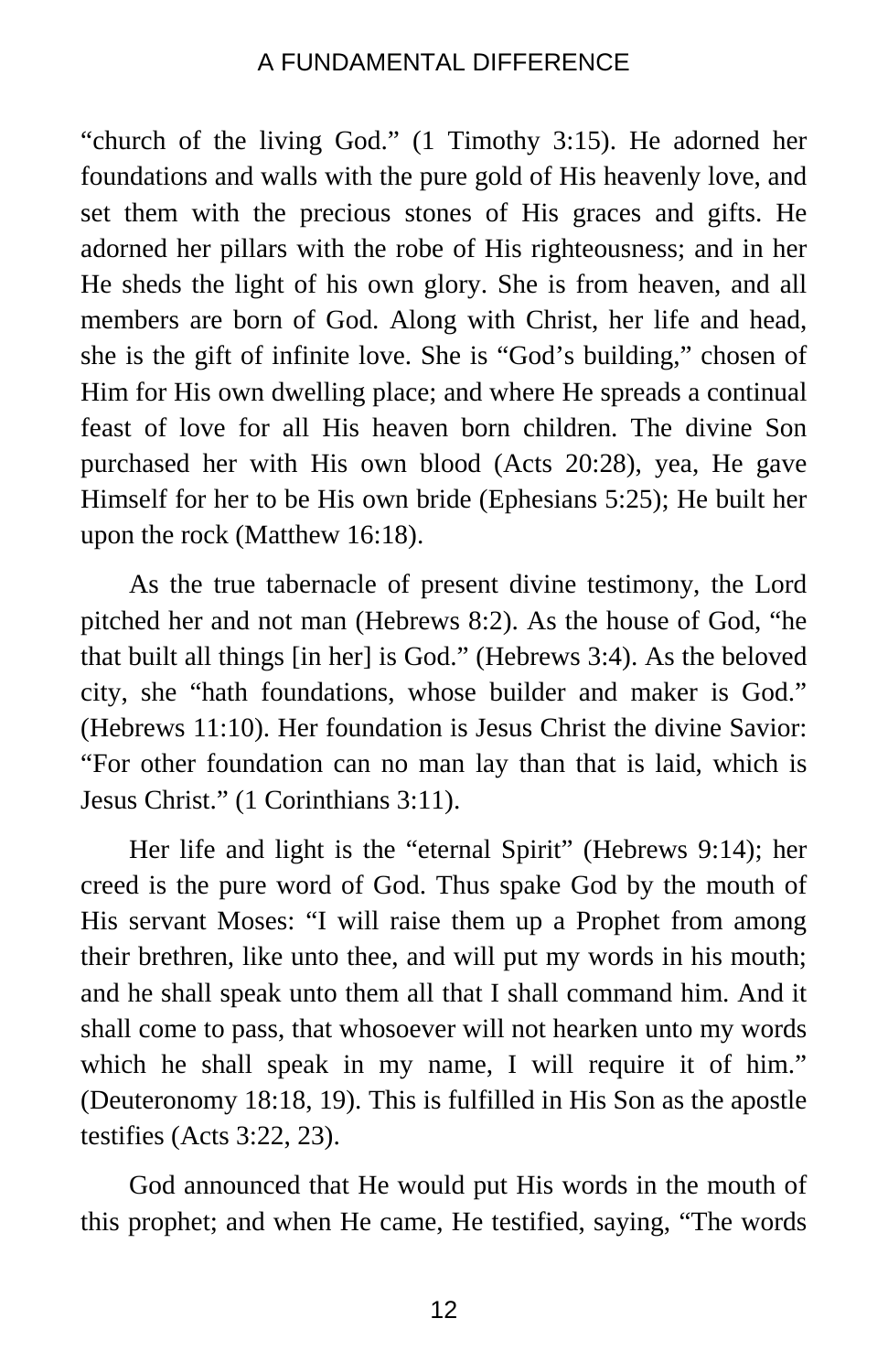that I speak unto you I speak not of myself: but the Father that dwelleth in me, he doeth the works." (John 14:10). Therefore, "God, who at sundry times and in divers manners spake in time past unto the fathers by the prophets, Hath in these last days spoken unto us by his Son." (Hebrews 1:1, 2).

This adorable Christ came into the world and delivered the perfect law of His kingdom, and when about to finish His mission on earth, He said, "I have given unto them the words which thou gavest me; and they have received them" (John 17:8); and when He sent forth His ministers to preach His gospel to every creature, He commissioned them to "teach all nations, baptizing them in the name of the Father, and of the Son, and of the Holy Ghost: Teaching them to observe all things whatsoever I have commanded you." (Matthew 28:19-20). Thus we see that Christ Jesus spoke all the words that the Father put into His mouth, all that He had commanded Him to speak; and the Son likewise commissioned His apostles to publish all and only that which He gave them. Therefore, "All Scripture divinely inspired, is indeed profitable for teaching, for conviction, for correction, for that discipline which is in righteousness; so that the man of God may be complete, throughly fitted for every good work" (2 Timothy 3:16, 17, Emphatic Diaglott).

God the Father, then, is the source of this new covenant, and Jesus Christ is the mediator of the same. Its object is the conviction of men in sin, and the teaching, correction in discipline, in righteousness, of all the saints of God, and the result is, by means of it they are perfect. As the divinely inspired discipline, it corrects every error, and teaches every obligation of righteousness in all our relations to God and to man. —Daniel S. Warner, in The Cleansing of the Sanctuary. [It is uncertain how much of the above is quoted from the book].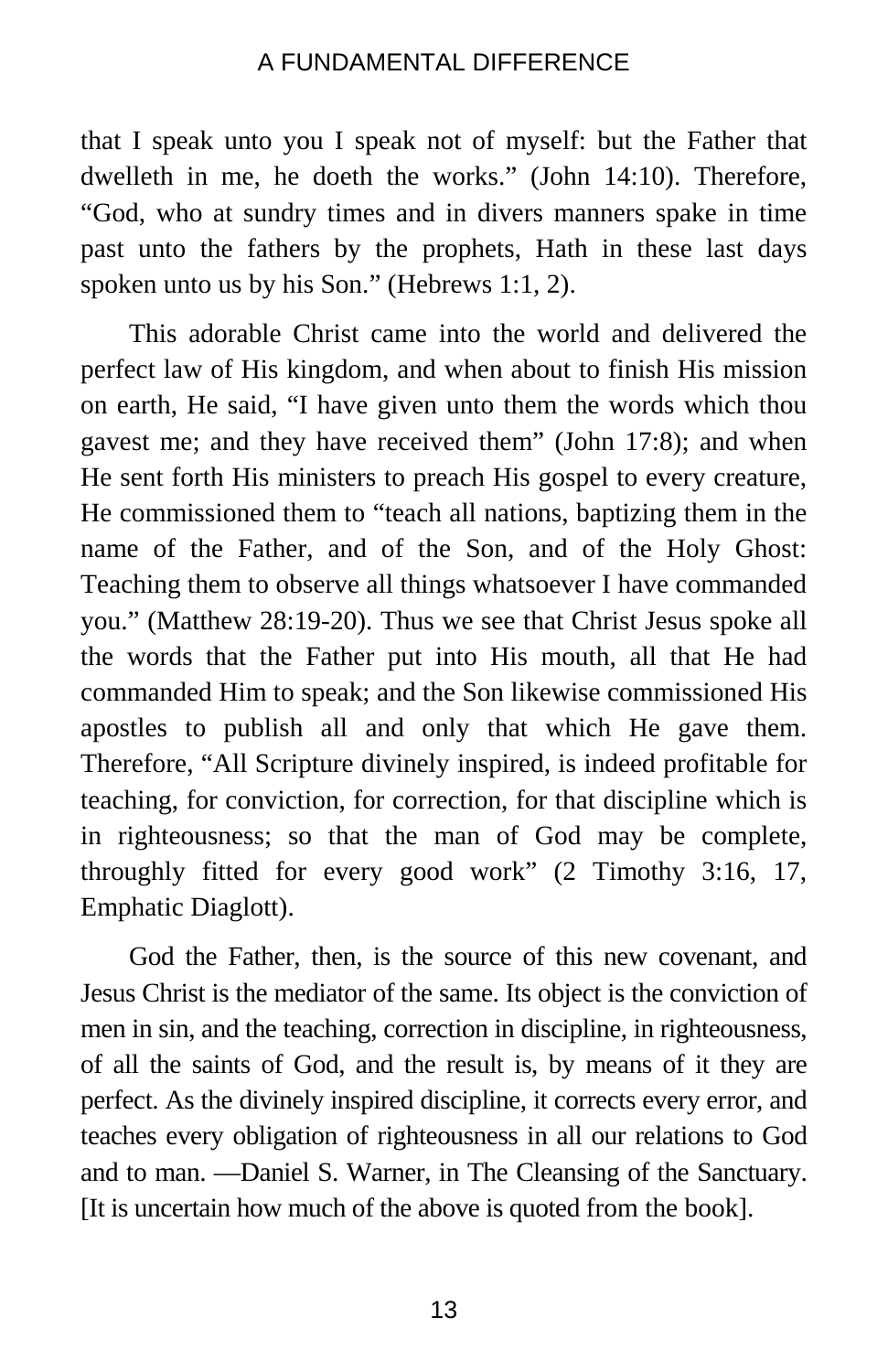We see by the foregoing testimony of sacred truth, how that God, back in eternity, even before the world was, purposed to redeem fallen man; and not only so, but that He would take the redeemed material and of it build a beautiful church, even to be His dwelling place on earth. We will see as we further give the testimony of truth on the subject of the organization of the Church of God, that God alone is the sole builder of it, and that nowhere in its organization is the touch of man's hand found, but that it is a wholly divine organization, and in the language of scripture, "nothing can be put to it, nor any thing taken from it [and] that which is to be hath already been; and God requireth that which is past." (Ecclesiastes 3:14, 15). Oh, how unchangeable is this organization! And how complete also, even so complete that nothing can be put to it—it has every organ and function necessary to its completeness and perfection. One had as well say that a man with the use of both his legs has need of crutches to walk on, as to say that this divinely organized church has need of a human organization in order to procure and maintain system and order. Such would be horrid folly, and casts reflection upon both the wisdom and ability of God, and is well nigh blasphemy.

In order to show you how the ministers of the Church of God taught on the subject of church organization, we quote the following from D. S. Warner:

"Therefore when men charge us with discarding all organization, they either knowingly or willfully misrepresent us. As the Word teaches, so we teach. The church that Jesus purchased with His own blood, He also built (Matthew 16:18), that is, organized. 'In whom [Christ] all the building fitly framed together groweth unto an holy temple in the Lord.' (Ephesians 2:21). These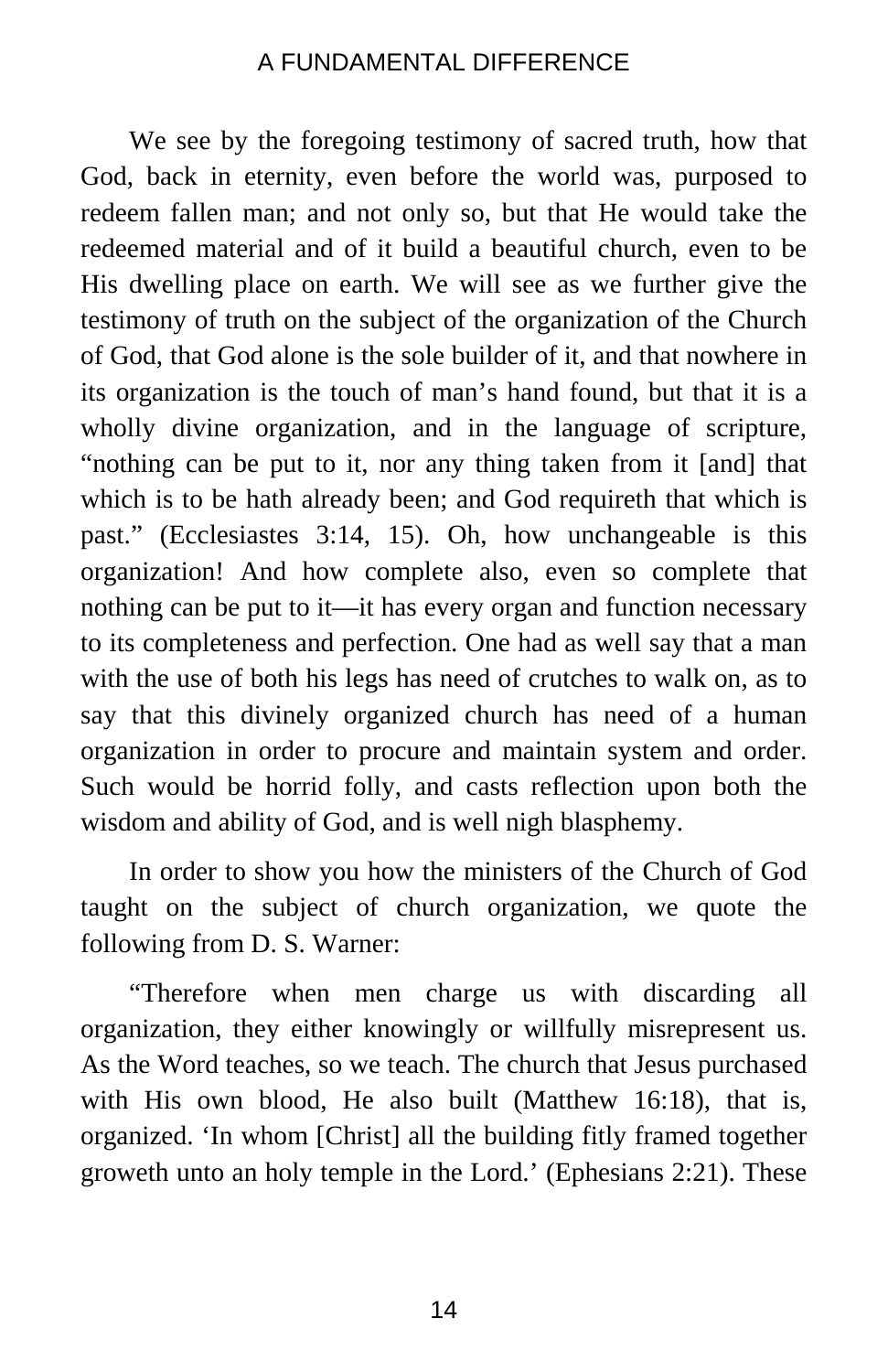scriptures and many others clearly set forth the church of God as a symmetrical, and perfectly organized structure."

Of this fact there is no question; but with regard to those who hold the prerogative of organizing the body, all do not so well agree. The general teaching in sectarian theology is that God only saves and gathers men out of the world into a general mass, and that is the duty of ministers to form the material thus provided into organic form. But we teach that God saves men into His church, also forms them into due order, and really organizes the church Himself. As to which position is correct we will now appeal to the Word. A few texts will be sufficient to settle the question. The church, we have seen, is a building, a house; that is, an organic structure. Now it must be apparent to all, that whoever is the architect and builder of a house organizes the same. But "He who hath builded the house hath more honour than the house. [And] he that built all things is God." (Hebrews 3:3, 4). "But now hath God set the members every one of them in the body, as it hath pleased him." (1 Corinthians 12:18). "And God hath set some in the church, first apostles," (1 Corinthians 12:28) etc. To furnish with organs [in the sense of parts of an organism, not musical instruments —Ed.] "built," "compacted," (Ephesians 4:16) "fitly framed together," and to "[temper] the body together," (1 Corinthians 12:24) covers all that is included in the word "organize." And, "All these worketh that one and selfsame Spirit." (1 Corinthians 12:11). Yea, "It is the same God which worketh all in all." (1 Corinthians 12:6). He then, through the Spirit, is the organizer of His own church."

[Warner, Daniel S.; The Cleansing of the Sanctuary].

Dear reader, you will see by the above that the Church of God is a divinely organized church, and that God only is the organizer.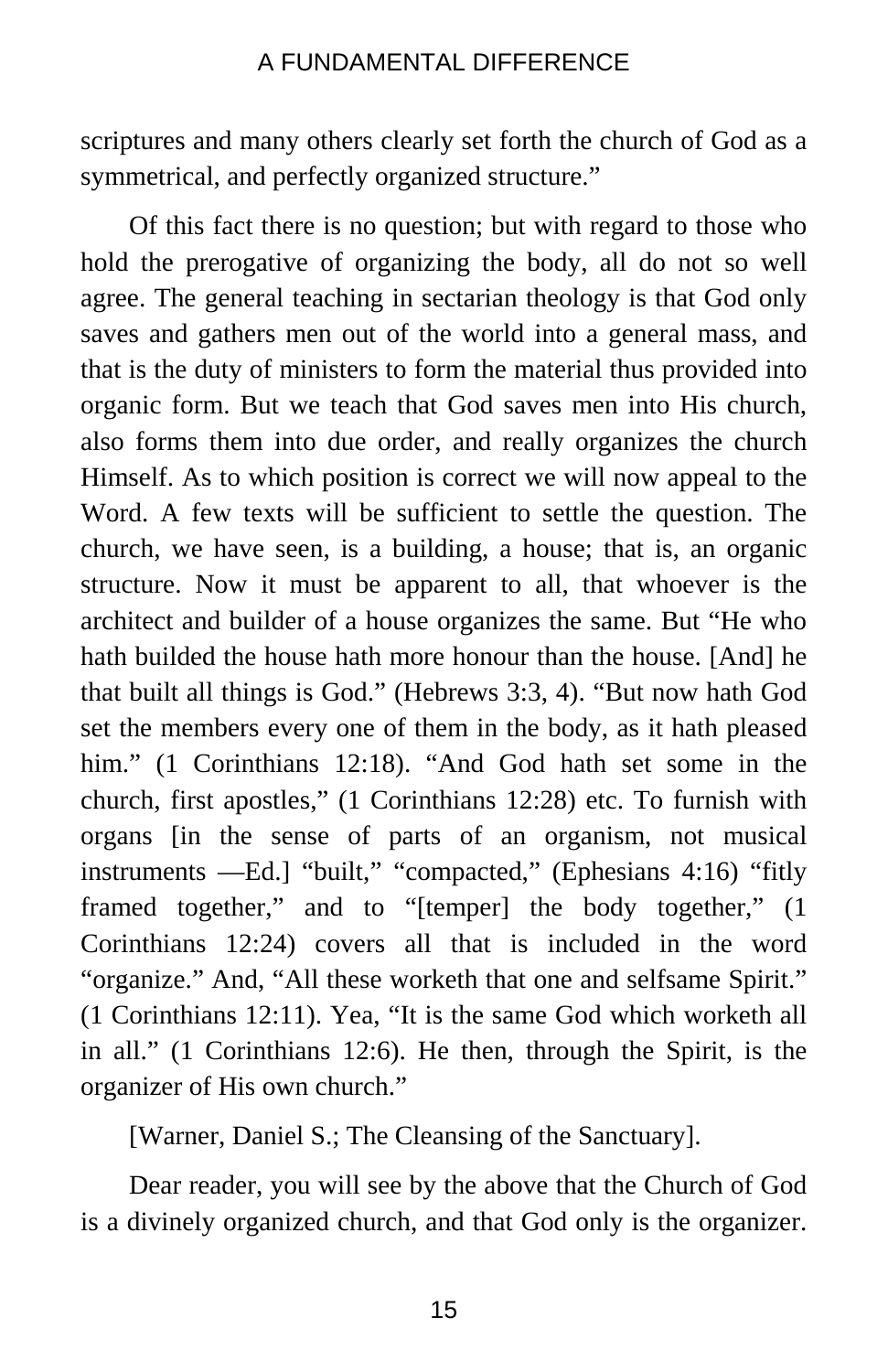This is the position that has been taken by the ministers of the Church of God from the beginning of the Evening Light Reformation down to about the year 1910. You will further see by the following extracts from Gospel Trumpet literature, that according to the Word of God we understood human organization in regard to the church to be unscriptural and wrong.

"In January, 1882, Sister Lottie Blackwood told me one day that sectarianism was not right, that she had found a better way, that some ministers around Bangor, Michigan, were preaching against it, and that many had left the sects and embraced the "evening light." I did not raise any opposition to her, because of the esteem and respect I had for her, but inwardly I felt very sad to think she would leave the good old Methodists and go with a class of people that had no respect for system attained through human organization. Therefore I resolved to study the Bible to qualify myself to convince her of her error. I studied the Word faithfully, but, to my surprise, and delight, I found she was right. So, before I ever heard a sermon preached on the church question, I was thoroughly convinced that the Word of God stood out in bold condemnation of human church organization."

[Palmer, A. B.; Nineteen Hundred Years of Church History].

As many know, A. B. Palmer was one of the ministers of the Evening Light Reformation, and he understood that human organization to the Church of God was condemned by the Bible, hence he preached it that way. Not he only, but all the ministers for thirty years or more held human organization to the church as absolutely contrary to the Word of God, as you will further see by the following extract from The Revelation Explained.

In discussing the two-horned beast of the revelation, and his mark, the writer of that book has this to say: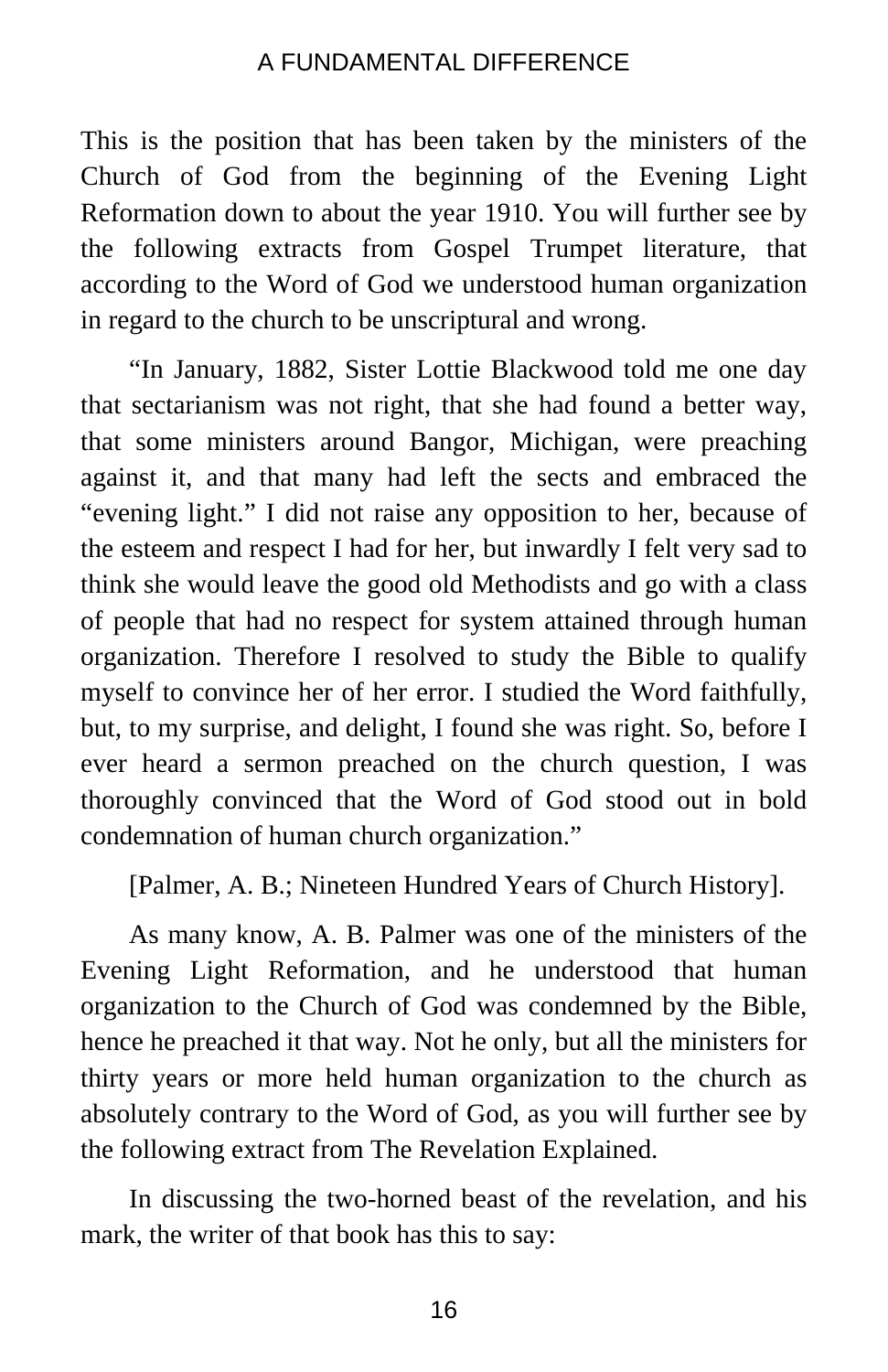"The greatest principle of false doctrine that originated with Catholicism, and one that has been transferred to every Protestant sect, is, that a human organization is necessary to complete the Church of Christ on earth. The Church of Rome has an earthly head and a human government; and Protestants, also, firmly believe the unscriptural doctrine, that they must bow to an organization of men and thus be under a visible human headship; they receive the mark of the beast."

[Smith, Frederick G.; The Revelation Explained, "Chapter 13"].

Now, we wish to call your attention to three points in the above, which the writer holds to be wrong and contrary to the Word. First: That to teach that a human organization to the church is necessary to complete it, is one of the greatest principles of false doctrine, brought from Roman Catholicism. Don't forget this. Second: It is an unscriptural doctrine to believe that we must bow to an organization of men and thus be under a human headship. Third: They that teach and practice such doctrine "receive the mark of the beast."

Now, dear reader, we will show you by Gospel Trumpet literature, that they, the Gospel Trumpet people, have departed from both the Word of God and their own past teaching on the subject of church organization. In the Ministerial Letter of June, 1915, Thomas Nelson, writing on church organization, after taking notice of the divine organization of the church, comes out very boldly and declares, "There is need of a human organization to work together with the divine Spirit—in this way only can system and order be procured and maintained." Thus you see that they have surrendered their position formerly held, and according to F. G. Smith's statement, have embraced the unscriptural doctrine of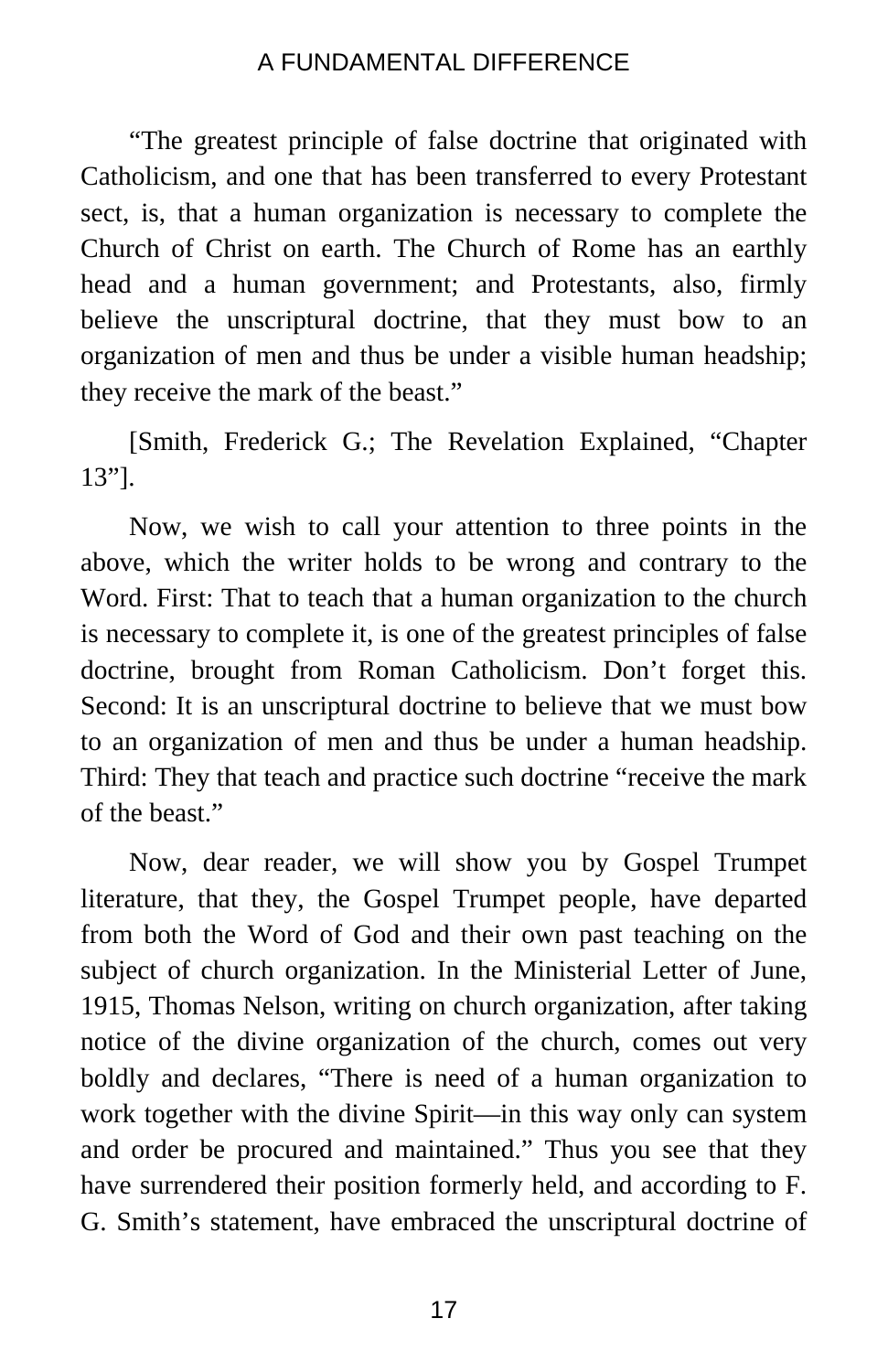Catholicism, that a human organization is absolutely necessary to procure system and maintain order in the Church of God. And not only this step has been taken in apostasy from divine truth, but indeed they teach the human headship, which F. G. Smith had once so strongly condemned Protestants for doing. Listen to him:

"Christ is the head of the church," someone may say. True; but "the husband is the head of the wife, even as Christ is the head of the church." (Ephesians 5:23). Does not the wife also have a head of her own? So also the church has a head of its own; the church, however, is subject to Christ, as its spiritual head. The officers of the church constitute its personal head.

[Smith, Frederick G.; Financial System of the Bible, pp. 31].

Here, as in the other statement of heresy, the writer boldly declares that the Church of God has a human head. Surely "The dog is turned to his own vomit again; and the sow that was washed to her wallowing in the mire." (2 Peter 2:22). The Pope of Rome makes no greater claims to headship than this man has. Now let us examine his statement carefully and see how it wrests the scriptures in regard to the wife having a head of her own: for he bases human headship of the church upon the proposition that although the husband is the head of the wife, yet she has a head of her own. His reasoning runs that therefore, although Christ is the spiritual head of the church, yet, since the church bears the same relation to Christ as the wife does to her husband, and the wife has a head of her own, hence the church has a human head of its own.

Now in the first place, we deny that, in the sense the apostle uses the illustration, the wife had a head of her own; for the apostle here is speaking of the family relationship, and we declare on the authority of the Word of God, that, in the family relationship, the wife has no head but her husband, for the scriptures declare in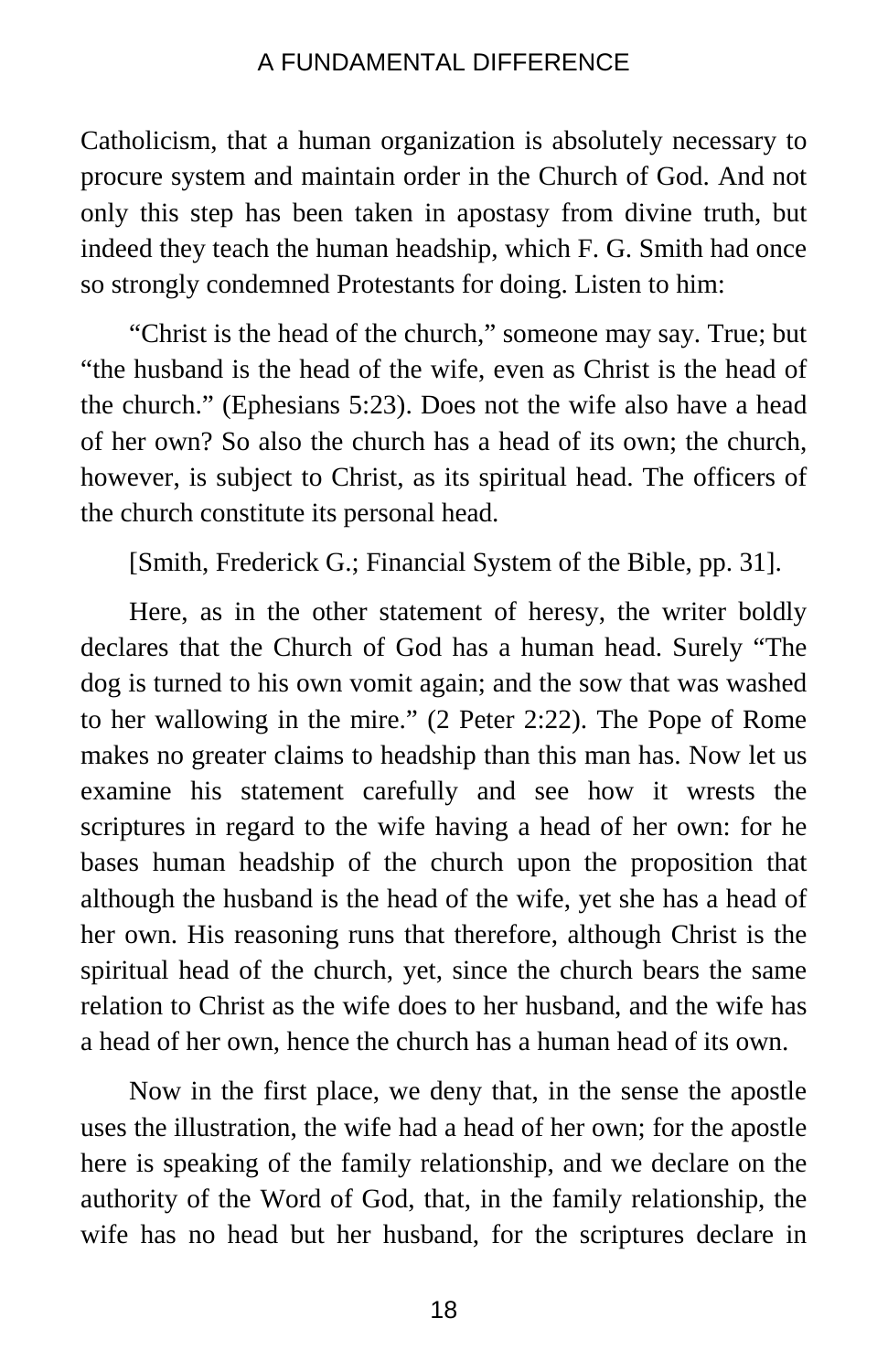regard to the family relationship, "Wives, submit yourselves unto your own husbands, as unto the Lord." (Ephesians 5:22). Why, we ask, should wives submit themselves unto their own husbands? The answer is clear: "For the husband is the head of the wife, even [to the extent] as Christ is the head of the church." (Ephesians 5:23). Here we find that the wife has no headship in the family, but her husband. But one may ask, "Then what is the wife's place in the family?" Let the Word answer, "And Adam gave names to all cattle, and to the fowl of the air, and to every beast of the field; but for Adam there was not found an help meet for him." (Genesis 2:20). The Word of God declares the wife to be a help meet again here, "For this cause shall a man leave his father and mother, and cleave to his wife; And they twain [two] shall be one flesh." (Mark 10:7, 8). So we see that, in the marriage and family relationship, the husband is the head and the only head, and the wife is his helpmeet by his side, from whence she was taken. Hence Mr. Smith's position of the wife having a head of her own falls to the ground under the weight of God's Word. Therefore, his position of two heads for the church is without foundation in the Word of God, and he had to borrow it from the unscriptural teaching of Roman Catholicism, and therefore they bear the mark of the beast. A thing with two heads is properly termed a monstrosity. I once saw a dead baby with two heads, but even nature teaches us that a body should have but one head. And this is very apparent, for, since the head is to rule the body, more than one head would result in confusion.

Now, since we see that Mr. Smith has wrested the scriptures in regard to the headship of the church, let us examine the scriptures and see where God placed the ministers of his church. We first read, "But be ye not called Rabbi, for one is your master, even Christ; and all ye are brethren . . . But he that is greatest among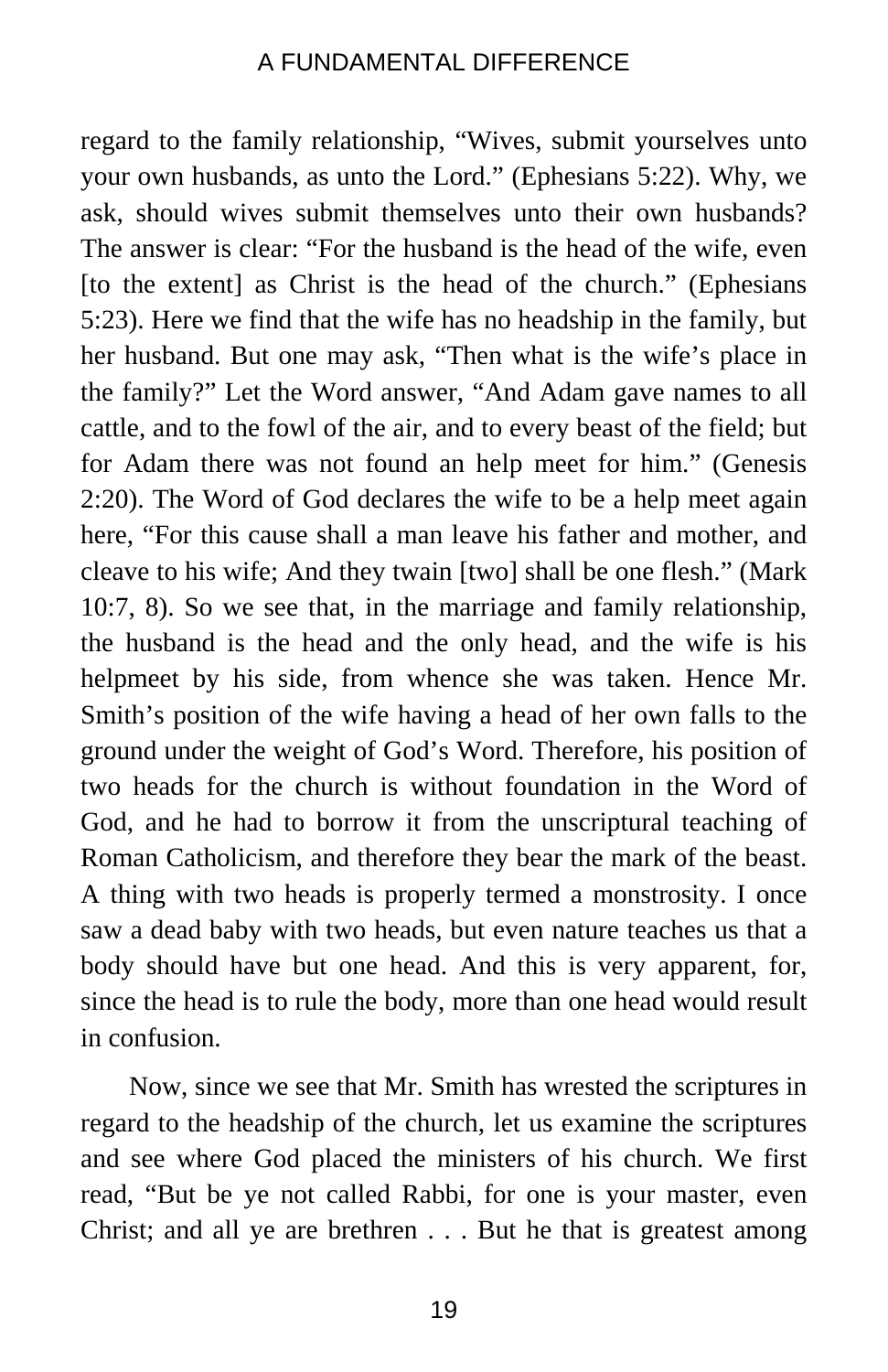you shall be your servant." (Matthew 23:8, 11). Again, in the scriptures, "Paul, a servant of Jesus Christ." (Romans 1:1). "For we preach not ourselves, but Christ Jesus the Lord; and ourselves your servants for Jesus? sake." (2 Corinthians 4:5). "Paul and Timotheus, the servants of Jesus Christ." (Philippians 1:1). "Till we have sealed the servants of our God." (Revelation 7:3). "I commend unto you Phebe our sister, which is a servant of the church which is at Cenchrea." (Romans 16:1).

These and many other scriptures teach that the officers in the church are servants, and not the head of the church. You may search the Bible through, and you will never find where the officers are head of the church. They never become more than humble ministers or servants to God and His church. So again we see the false teaching of The Trumpet people in regard to the church. Hence the great difference between us and them. They resort to the unscriptural doctrine of Catholicism, but we stand on the Word of God alone, and defy the hosts of sect confusion to move us.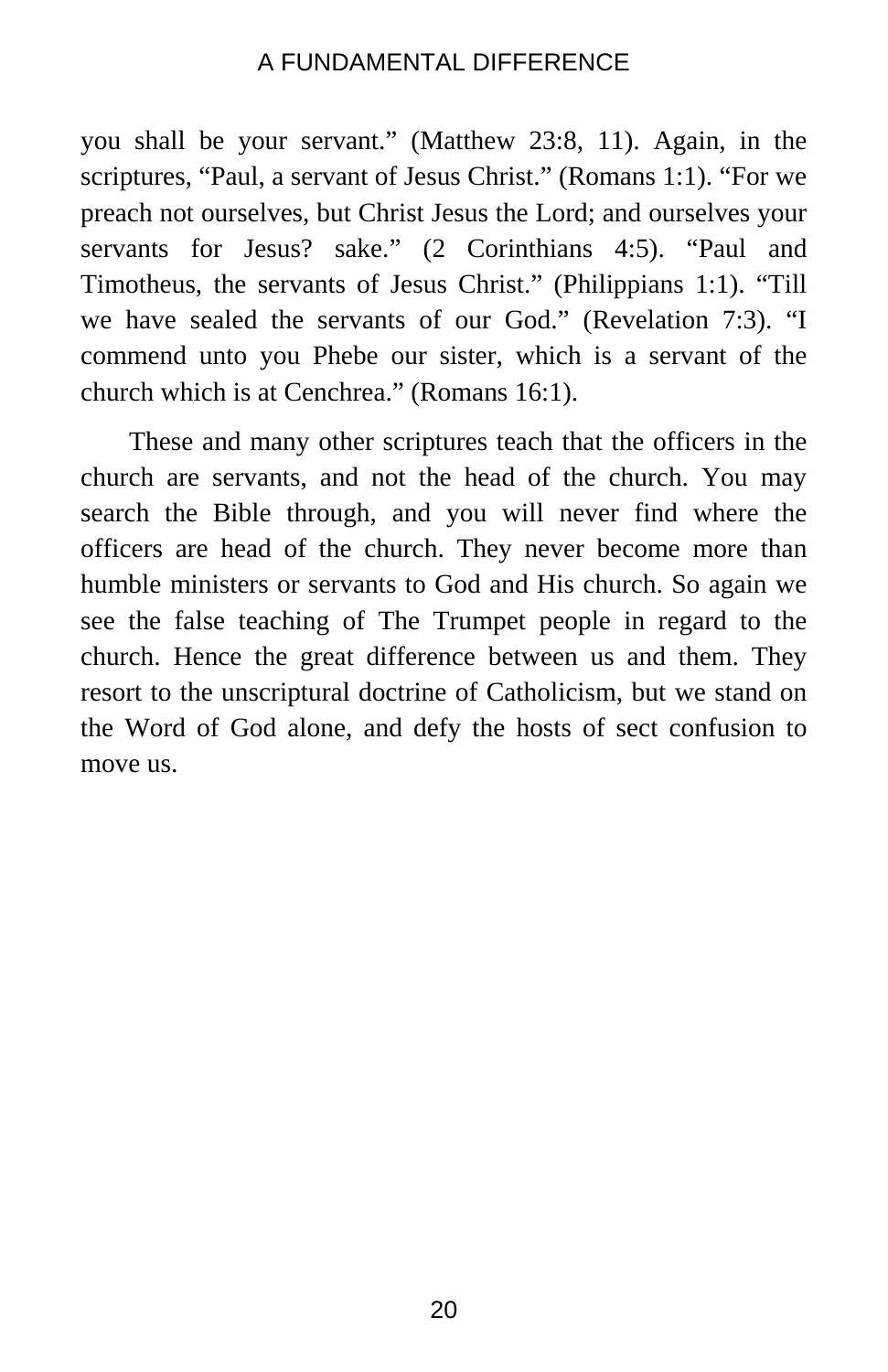# <span id="page-26-0"></span>**On Church Government**

Now we come to the third point of difference between us, namely, church government. We wish to take this up from a scriptural standpoint and set forth the truth in the matter. We have seen that the Church of God is divine, and that God Himself is her builder, maker, and sole organizer. So, also, we find that the government of His church is unlike any other government, political or ecclesiastical. We read in Isaiah 9:6, 7, "For unto us a child is born, unto us a son is given: and the government shall be upon his shoulder: and his name shall be called Wonderful, Counselor, The mighty God, The everlasting Father, The Prince of Peace. Of the increase of his government and peace there shall be no end . . . to order it, and to establish it with judgment and with justice from henceforth even for ever. The zeal of the LORD of hosts will perform this." Again, "And he is the head of the body, the church: who is the beginning, the firstborn from the dead; that in all things he might have the preeminence. For it pleased the Father that in him should all fullness dwell." (Colossians 1:18, 19). Now we see by the above scriptures, that Jesus Christ was ordained of God to be the head and governor of His church, and nowhere in the Bible do we find that anyone was to be chosen to be equal with Him in rule or authority in His church. But we do read in the second Thessalonian letter, of the "man of sin" (2 Thessalonians 2:3) who would exalt himself to the headship of the church, and this no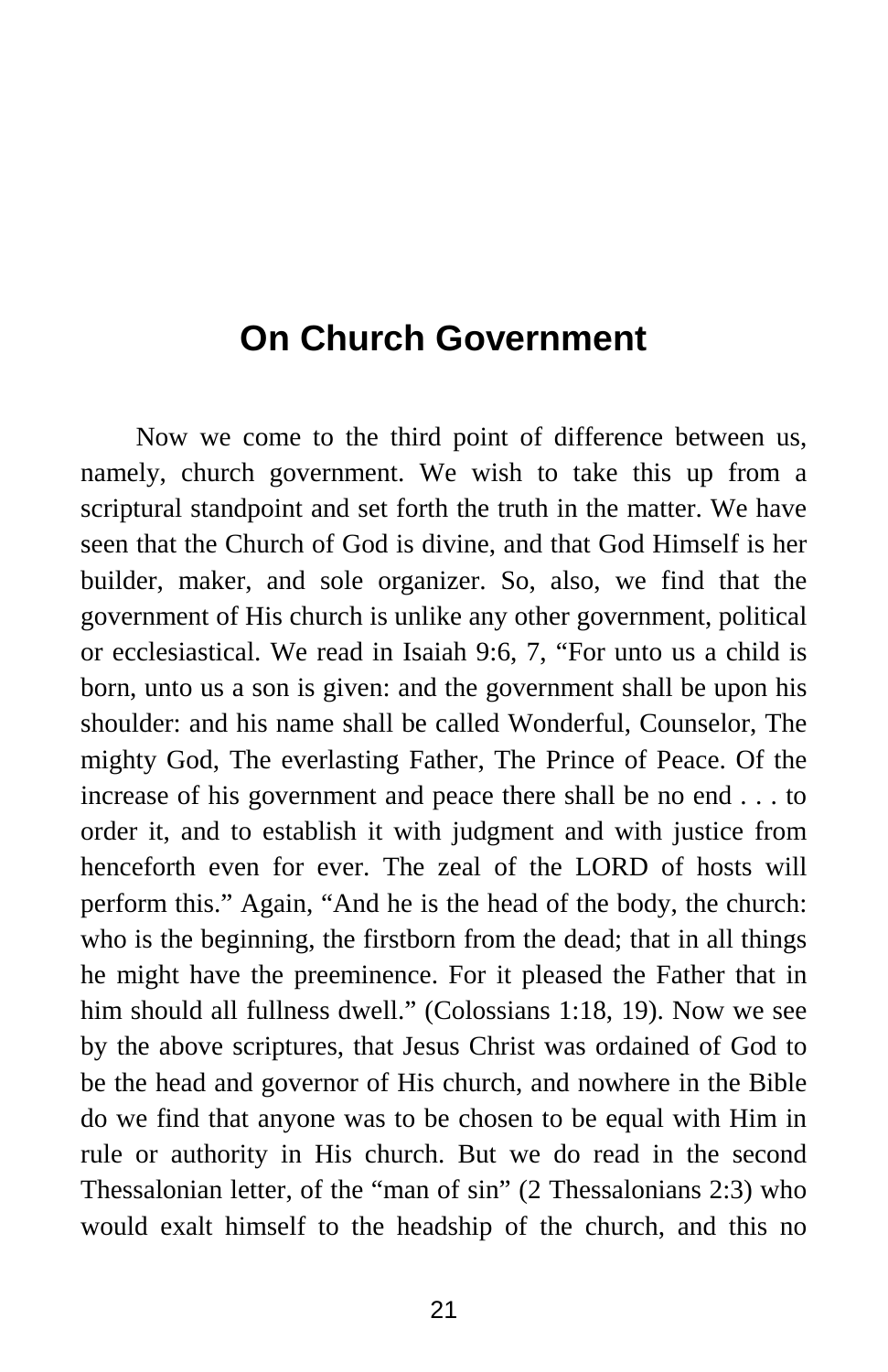doubt refers to the Pope of Rome; but God declares that He will destroy him at the second coming of Christ.

But although Christ is the governor of His church, He has officers through whom He governs His people. So, we read, "But unto every one of us is given grace according to the measure of the gift of Christ. Wherefore he saith, When he ascended up on high, he led captivity captive, and gave gifts unto men." (Ephesians 4:7, 8). "And he gave some, apostles [planters]; and some, prophets; and some, evangelists; and some, pastors and teachers." One may ask, "For what purpose did He give them?" Hear the answer: "For the perfecting of the saints, for the work of the ministry, for the edifying of the body [church] of Christ" (Ephesians 4:12); "And God hath set some in the church, first apostles, secondarily prophets, thirdly teachers" (1 Corinthians 12:28); etc. Now we see that the officers of this church are divinely appointed, even by the Lord Himself. So there is no school or college of bishops in the church, to appoint the officers their work; no great ones in this church; no class ministry; none above another. Every preacher is called of God, qualified by the Holy Ghost and sent forth by Him into the particular place where the Spirit pleases. Accordingly we read, "But Jesus called them unto him, and said, Ye know that the princes of the Gentiles exercise dominion over them, and they that are great exercise authority upon them. But it shall not be so among you: but whosoever will be great among you, let him be your minister; And whosoever will be chief among you, let him be your servant." (Matthew 20:25-27).

Here we see the humble equality of the ministry as taught by Christ Himself. In the government of the Gentiles, there were degrees; there were petty officers, and above them all was the Emperor. But Christ said, "It shall not be so among you." All were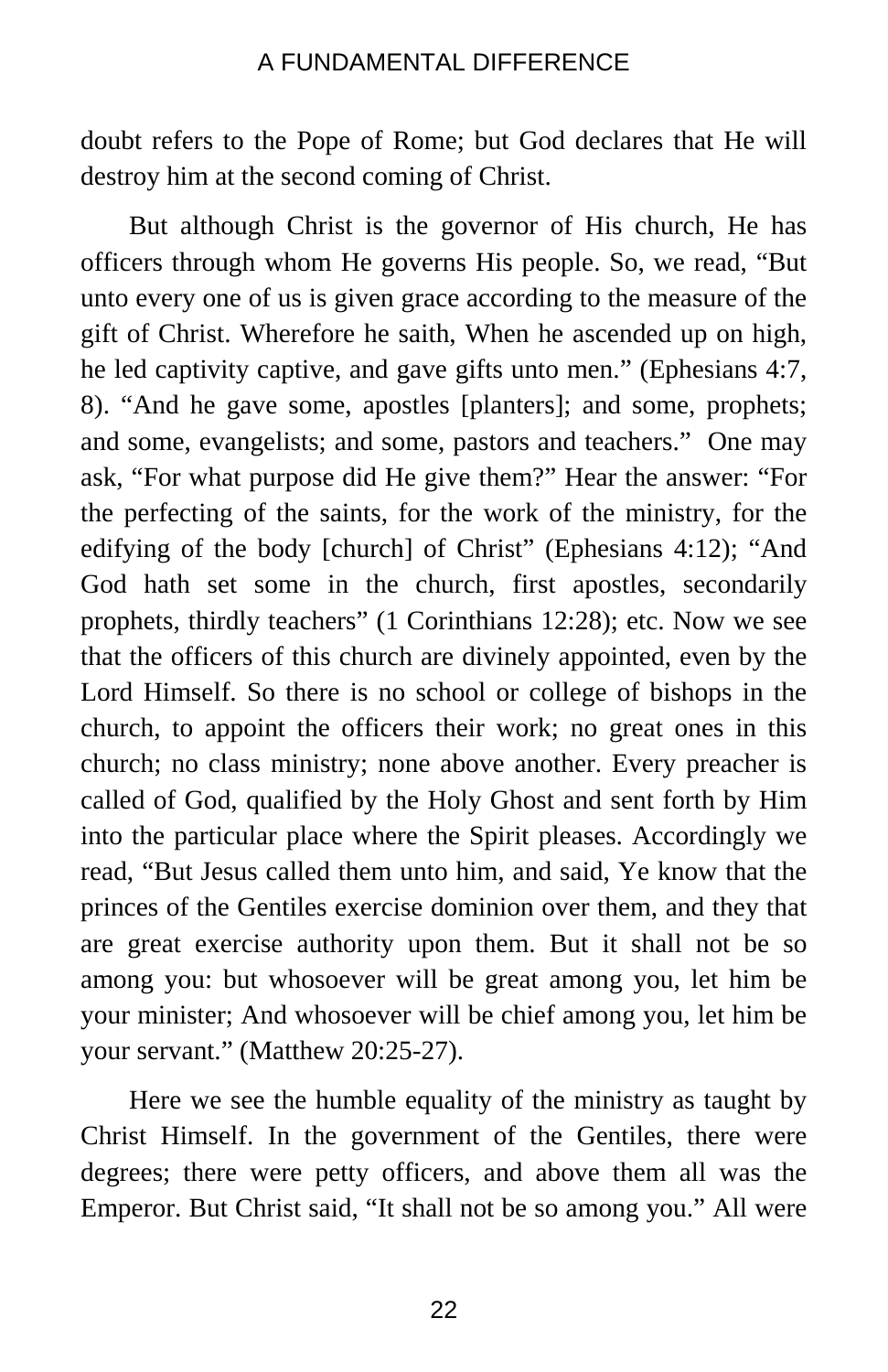equal in authority in the ministry; all received the same commission. Their field was the world, and they were to go when and where the Holy Ghost might send them. The history of the labors of the apostles shows this very plainly. And to show you how this has been taught among us, we quote D. S. Warner in The Cleansing of the Sanctuary:

"Her government is divine, not only in the legislative, as we have just seen, but likewise, in its judicial and executive departments. 'The government shall rest upon his shoulder.' (Isaiah 9:6). 'He is the head of the body the church . . . that in all things he might have the preeminence' (Colossians 1:18); a divine government in the highest sense; a theocracy not only appointed by God, but administered by Him; even 'one God and Father of all, who is above all, and through all, and in you all.' (Ephesians 4:6). 'It is the same God which worketh all in all.' (1 Corinthians 12:6). He chooses men for elders and deacons, as 'helps [and] governments' (1 Corinthians 12:28); but these, as well as all the members of the body, have no right or power to act, except as 'it is God which worketh in [them].' (Philippians 2:13). If, therefore, they teach or exhort, it is by His Spirit dwelling in them. So her government is indeed all divine; yea, it is indeed a government of God, working all things in all the members."

[Warner, Daniel S.; The Cleansing of the Sanctuary].

Now the Trumpet people teach contrary to this:

"A minister is as much the servant of the church as he is the servant of God, and he should not feel free to go where he pleases and undertake any work in any place on his own responsibility or leadings. We may call following such unsystematic and disorderly methods being led by the Spirit and sent by the Holy Ghost. The result will always prove that such leadings are mostly human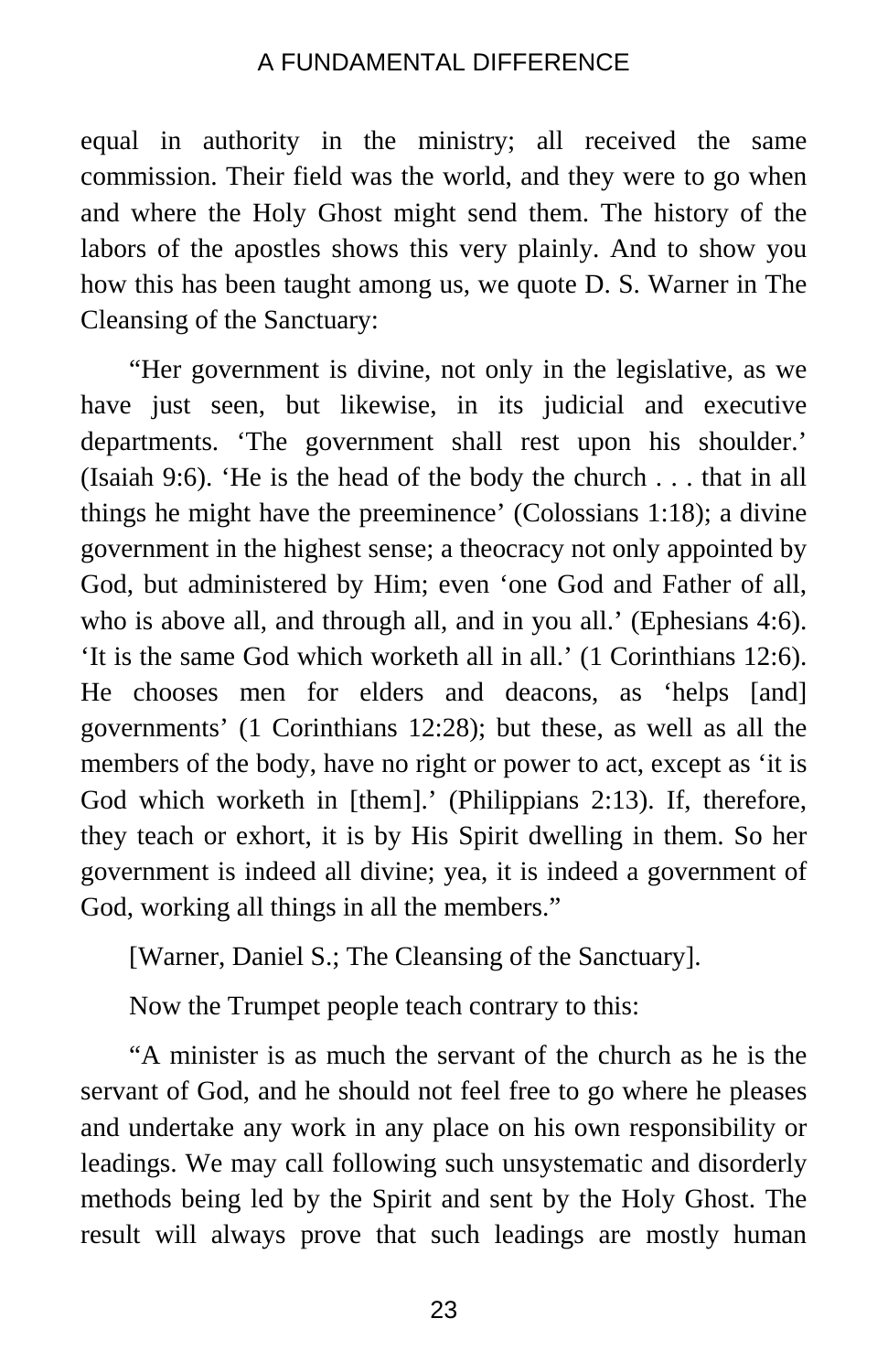notions that waste means, times, and lives, and often work great havoc in the churches. Let the brethren as well as the Lord send you, and if they do not think you are qualified for the work you think of undertaking, God will not hold you responsible for not doing it."

[Ministerial Letter June 1, 1915].

Now, dear reader, you see by the above, that they would set up, or establish, a college, or board of "brethren," to question your leadings of the Spirit, and to pass upon the same, and to tell you whether or not you could go here or there to preach Christ's gospel. And if they, the "brethren," tell you not to go where you feel the Lord leading you to go, God will not hold you responsible for not doing the work He led you to do. Can you think for a minute that such teaching is in keeping with the Word? Such is nothing less than pleasing man, and where, pray tell me, in the Word of God has He given men dominion over your faith, and over your understanding when or where Christ sends you to work for Him? Search the scriptures and see how God calls and sends His ministers independently of any earth born Council, Synod, College, or Board. Take, for example, the ministers of the early church. Christ sent the first ones forth without human straps or bands to "Go . . . teach all nations," (Matthew 28:19) with no One to answer to but the "great shepherd of the sheep." (Hebrews 13:20). A little later He saved Saul of Tarsus. See how He commissioned him; here are his words: "But I certify you, brethren, that the gospel which was preached of me is not after man. For I neither received it of man, neither was I taught it, but by the revelation of Jesus Christ. . . . But when it pleased God [not the brethren], who separated me from my mother's womb, and called me [not the brethren] by his grace, To reveal his Son in me, that I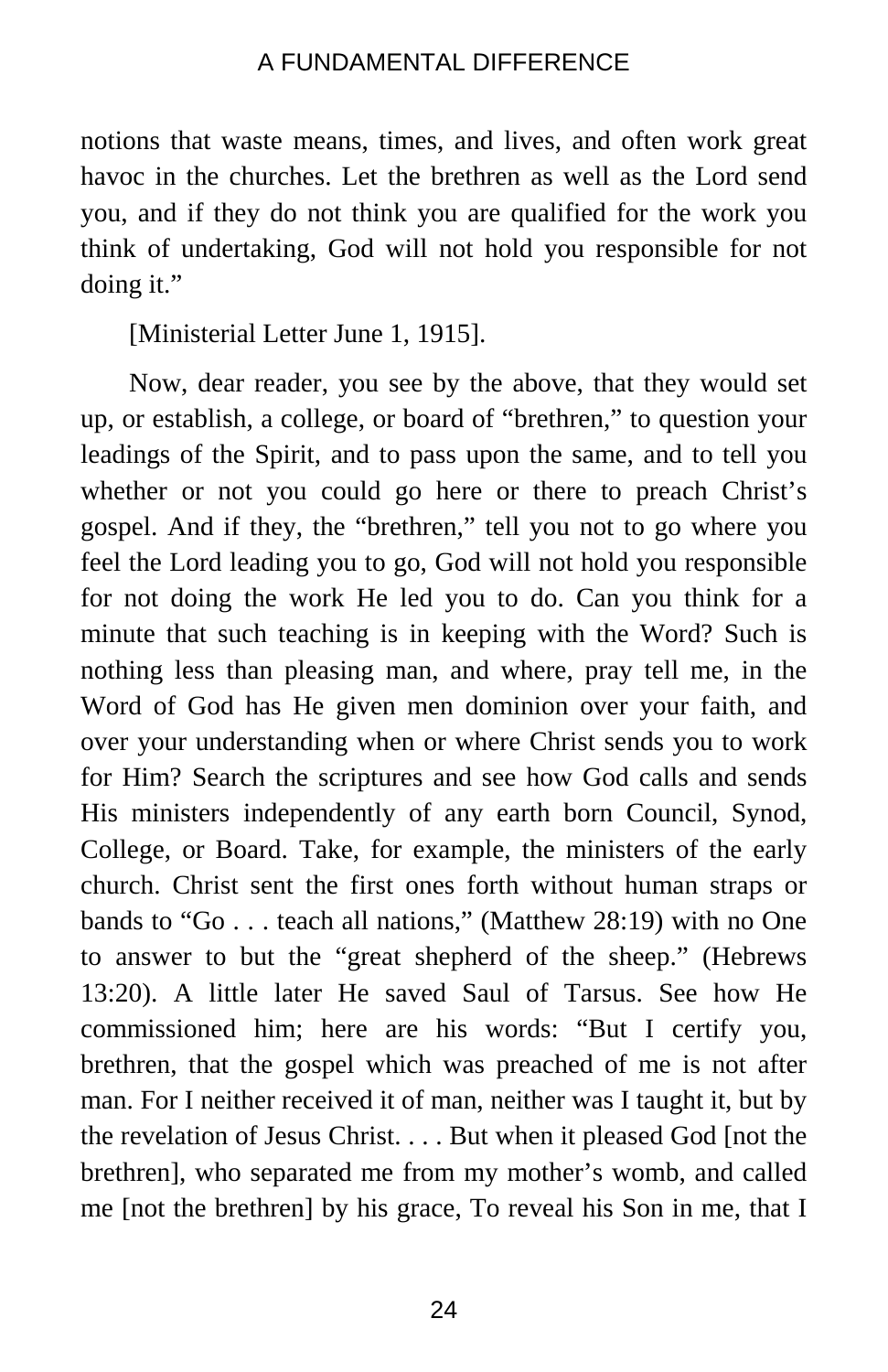might preach him among the heathen; immediately I conferred not with flesh and blood: Neither went I up to Jerusalem to them which were apostles before me [the apostles at Jerusalem were called to preach before he was]; but I went into Arabia, and returned again unto Damascus." (Galatians 1:11-17). And this same Paul says, "Be ye followers of me, even as I also am of Christ." (1 Corinthians 11:1). A good example for preachers now.

The Ministerial Letter quoted above stands contrary to the Word of God on this subject. It calls God's divine system of government wasteful of means, time, and lives; also destructive. But it is plain to be seen that such men are blinded with the false doctrines of sectism, and have departed from "the faith which was once delivered unto the saints." (Jude 1:3). Therefore, they are left to their own human reasoning; and they build their own human organizations and try to impose them upon the Church of God, pretending that they are scriptural. But thank God for a Holy Bible and Spirit which will teach His children the true doctrine. "The meek will he guide in judgment; and the meek will he teach his way." (Psalm 25:9) Amen.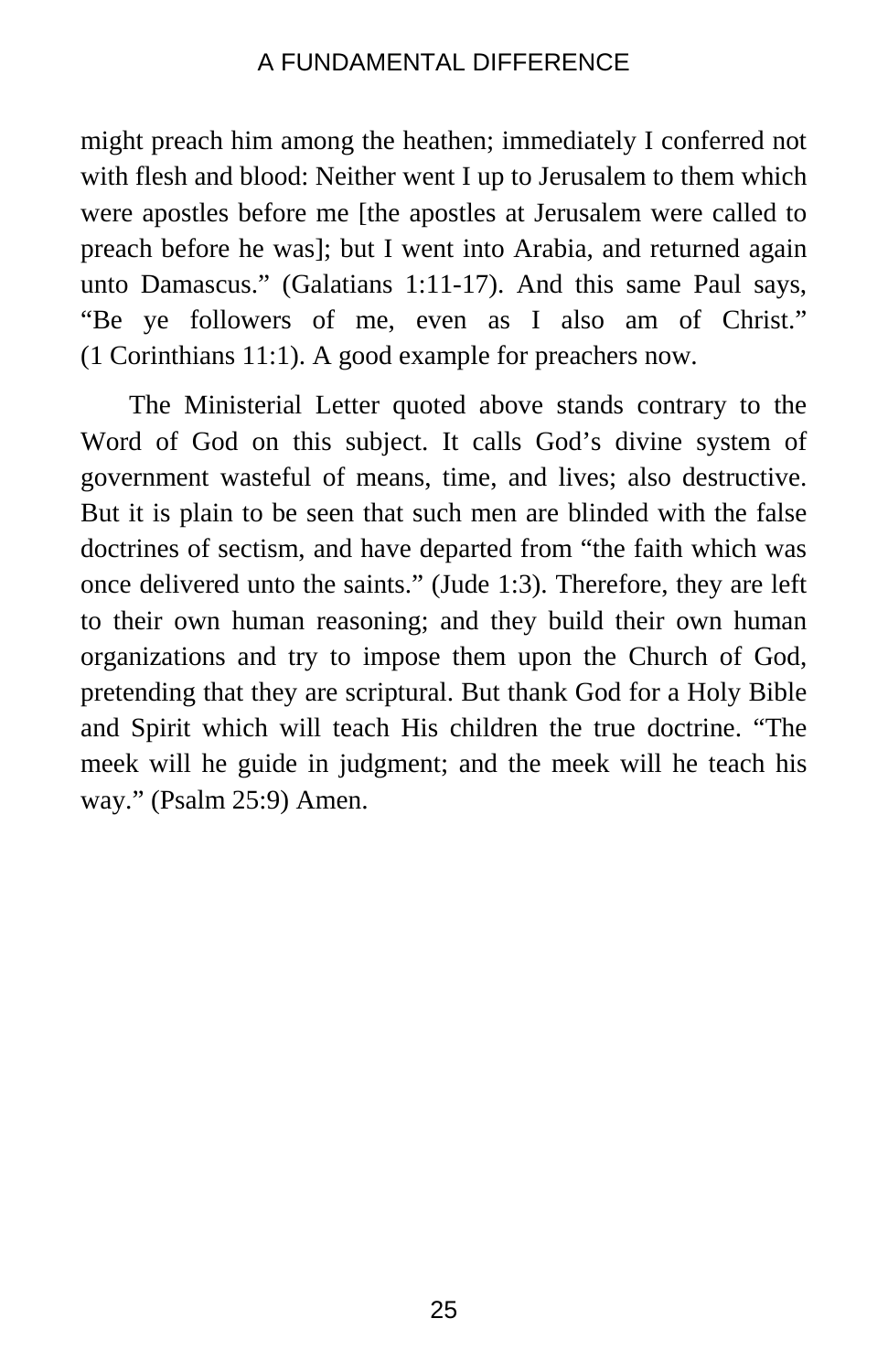# **On Visible Unity**

<span id="page-31-0"></span>And now we come to the next subject of difference, namely, visible unity. And upon this, as well as upon all other subjects of the Bible, we wish to give you the Word, and not our human notions, for if there is such a thing in the Church of God as visible unity, it must have its foundations in Bible truth.

Accordingly, we read, "The sceptre shall not depart from Judah [that is, the tribe of Judah], nor a lawgiver from between his feet, until Shiloh [rest giver] come; and unto him shall the gathering of the people be." (Genesis 49:10).

"And in that day there shall be a root of Jesse, which shall stand for an ensign [a standard] of the people; to it shall the Gentiles seek; and his rest shall be glorious. It shall come to pass in that day, that the LORD [not man] shall set his hand again the second time to recover the remnant of his people, which shall be left, from Assyria, and from Egypt, and from Pathros, and from Cush [the land of the blacks], and from Elam, and from Shinar, and from Hamath, and from the islands of the sea." (Isaiah 11:10, 11).

"And it shall come to pass in the last days [in the gospel dispensation], that the mountain of the LORD'S house [church, not some sect] shall be established in the top of the mountains [high above all carnal sect division], and shall be exalted above the hills;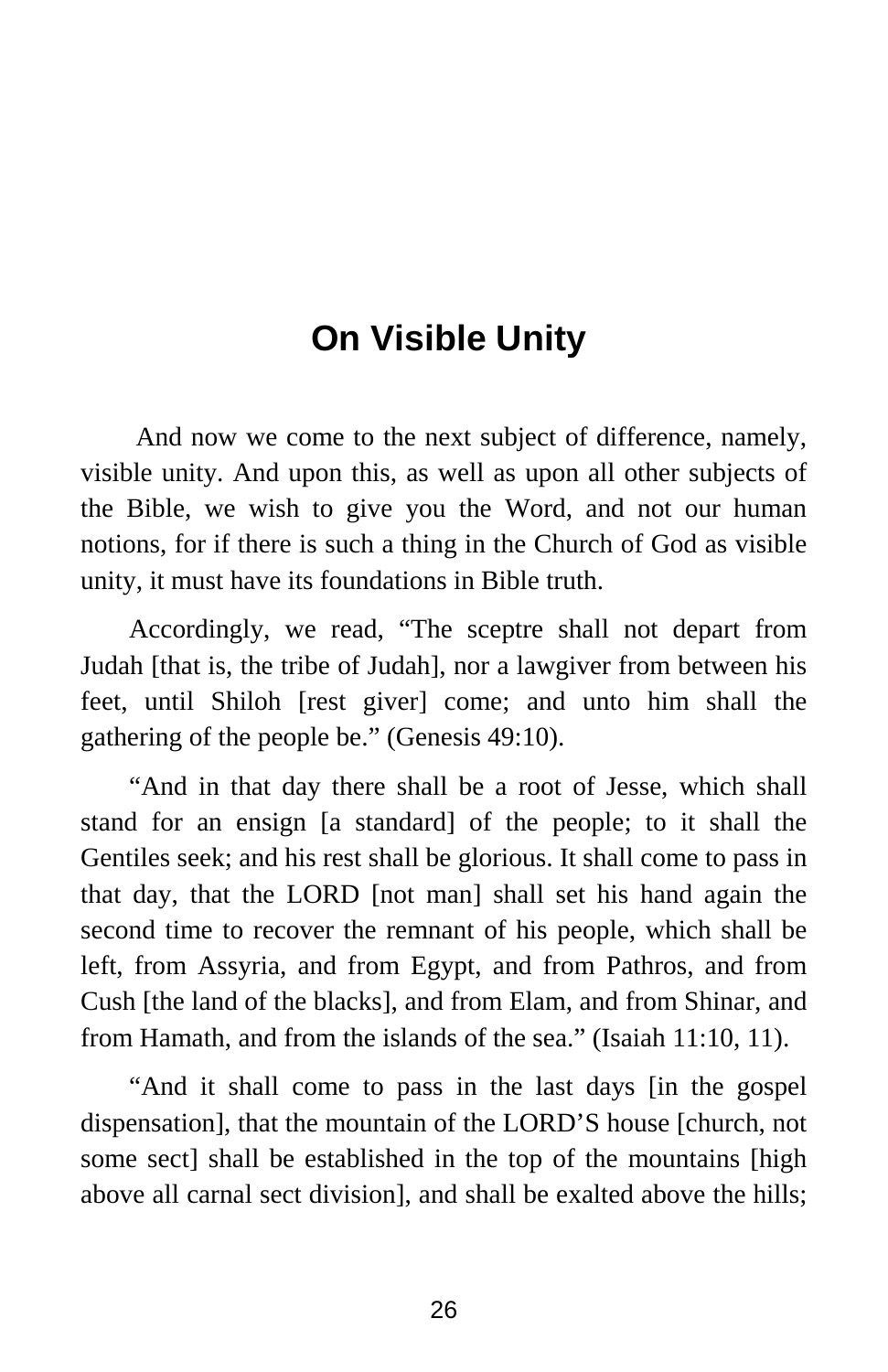and all nations [not just the white race alone] shall flow unto it." (Isaiah 2:2).

"I will also give thee for a light to the Gentiles, that thou mayest be my salvation [not the religion of one nation] unto the end of the earth." (Isaiah 49:6).

"And the Gentiles shall come to thy light, and kings to the brightness of thy rising. Lift up thine eyes round about, and see: all they gather themselves together [they don't divide up in different congregations because of race or color], they come to thee: thy sons shall come from far [from other nations], and thy daughters shall be nursed at thy side. Then thou shalt see, and flow together [not apart]." (Isaiah 60:3-5).

"Lord, now lettest thou thy servant depart in peace, according to thy word: for mine eyes have seen thy salvation, which thou hast prepared before the face of all people; a light to lighten the Gentiles, and the glory of thy people Israel." (Luke 2:29-32).

"And other sheep I have [Gentiles] which are not of this fold [Jews]: them also I must bring, and they shall hear my voice; and there shall be one fold, and one shepherd." (John 10:16).

"And one of them, named Caiaphas, being the high priest that same year, said unto them, Ye know nothing at all, Nor consider that it is expedient for us, that one man should die for the people, and that the whole nation perish not. And this spake he not of himself: but being high priest that year, he prophesied that Jesus should die for that nation; And not for that nation only, but that also he should gather together in one the children of God that were scattered abroad." (John 11:49-52).

We see by the foregoing scriptures, that the mission of Christ to this world was to bring salvation to the whole human family,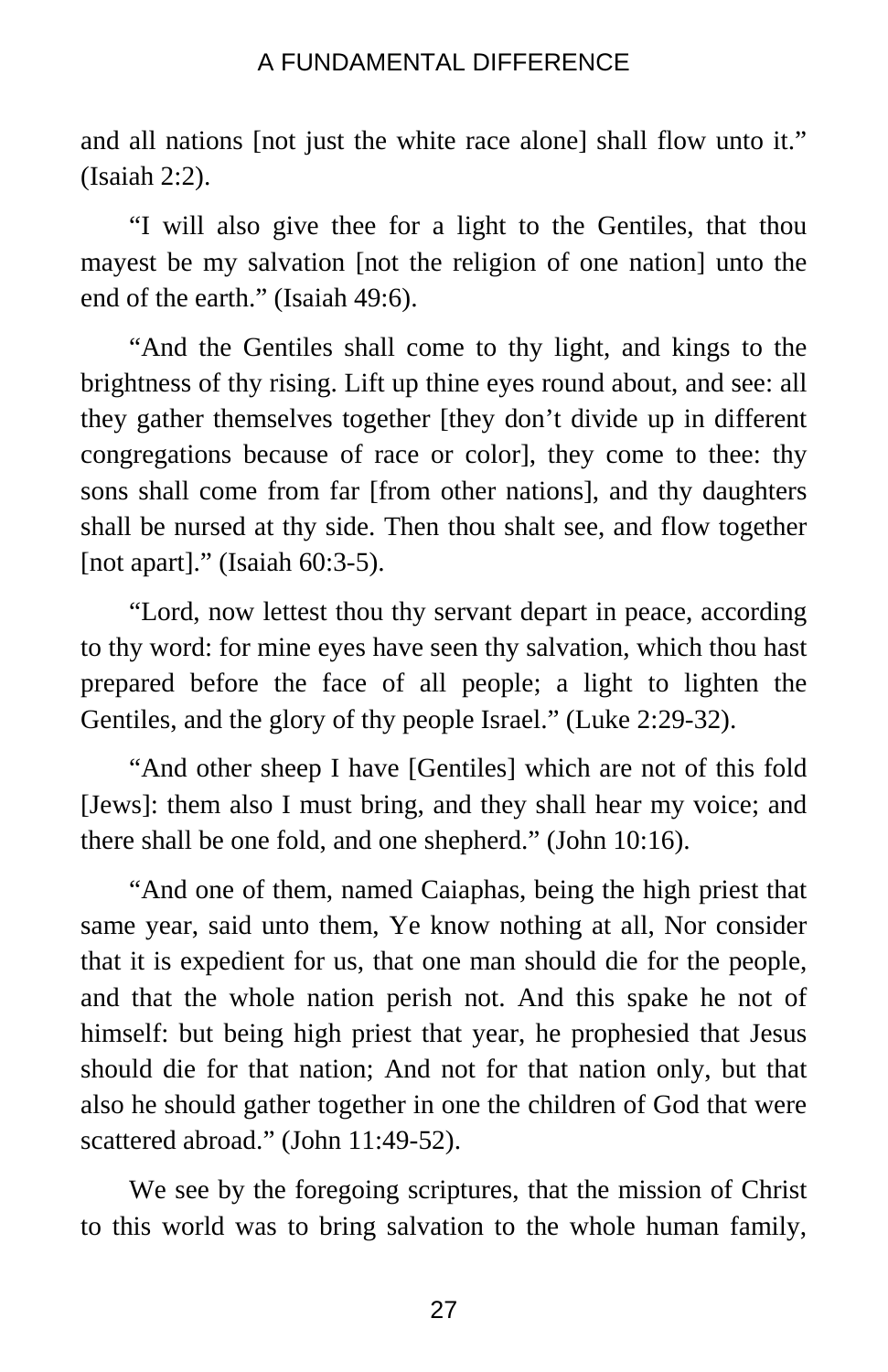and that He would call His converts from every nation, kindred, tongue, and people, regardless of their race or color, customs, traditions, habits, tastes, prejudices, vast difference in education, etc. Although they were formerly broken by sin into fragments, castes, and hostile camps, the one against the other, they were, thank God! to make peace both with God and each other through the blood of His cross, as it is written: "But now in Christ Jesus ye who sometimes were far off are made nigh by the blood of Christ. For he is our peace, who hath made both [Jew and Gentile] one, and hath broken down the middle wall of partition between us; Having abolished in his flesh the enmity . . . or to make in himself of twain one new man, so making peace; And that he might reconcile both [Jew and Gentile] unto God in one body [not two] by the cross, having slain the enmity thereby . . . Now therefore ye are no more strangers and foreigners, but fellow citizens with the saints, and of the household of God; And are built upon the foundation of the apostles and prophets, Jesus Christ himself being the chief corner stone; In whom [Christ] all the building fitly framed together groweth unto an holy temple in the Lord: In whom ye also are builded together for an habitation of God through the Spirit." (Ephesians 2:13-22).

Here we see that the Gentile does not come to the Jew, neither the Jew to the Gentile, but both come unto God by Jesus Christ, and at the cross are washed from their sins in His own precious blood, losing their race preference, and are made "one new man, so making peace," from henceforth builded together for God's dwelling place on earth. And we read in Acts 2 where, on the day of Pentecost, about three thousand souls out of every nation under heaven—which most assuredly included the colored races, such as the Egyptian, the Ethiopian, and Libyan—were saved together and became associated together in the church at Jerusalem. "And they,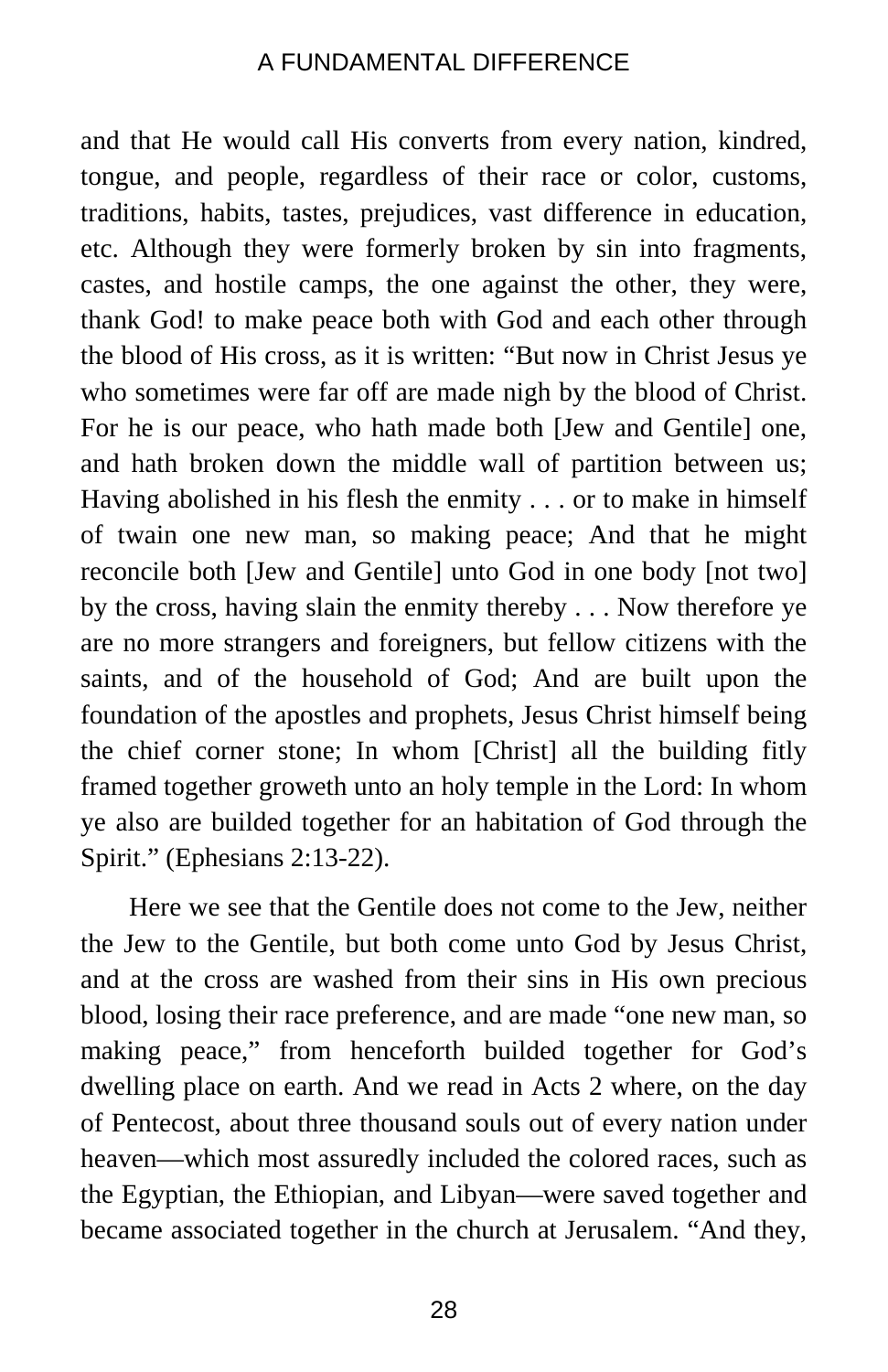continuing daily with one accord in the temple, and breaking bread from house to house, did eat their meat with gladness and singleness of heart, Praising God, and having favour with all the people. And the Lord added to the church daily such as should be saved." (Acts 2:46, 47).

There was the fulfillment of all the scriptures concerning Christ's coming to earth to bring salvation to all men, and to establish His church in unity and oneness; no division of any kind or character, but perfect unity, both visible and in the Spirit. And indeed this visible unity continued throughout the history of the early church, as witnessed by the labors of the apostles.

Peter had to learn this wonderful truth before he went to the household of Cornelius, and arriving there, he declared that God had shown him not to call any man common or unclean; for "in every nation he that feareth him, and worketh righteousness, is accepted with him." (Acts 10:35). However, once, through fear of the Jewish converts coming from Jerusalem to Antioch, he withdrew from eating with the Gentile saints. But he was rebuked by Paul for such conduct, and was told that in this he had "walked not uprightly according to the truth of the gospel." (Galatians 2:14). Therefore, to divide the people of God into different congregations because of their race or color is to raise again the race wall of partition, which Christ died to destroy. And having more than one congregation in any one city because of race or color, is simply division, and destroys the visible unity that Christ most earnestly prayed unto God for, and died that it might be realized among His people on earth. If we do not preach it and practice it we are no better than sect Babylon, and God will disown us as His people. Now we will give you a statement from D. S. Warner on this subject, so you will see that not only the Bible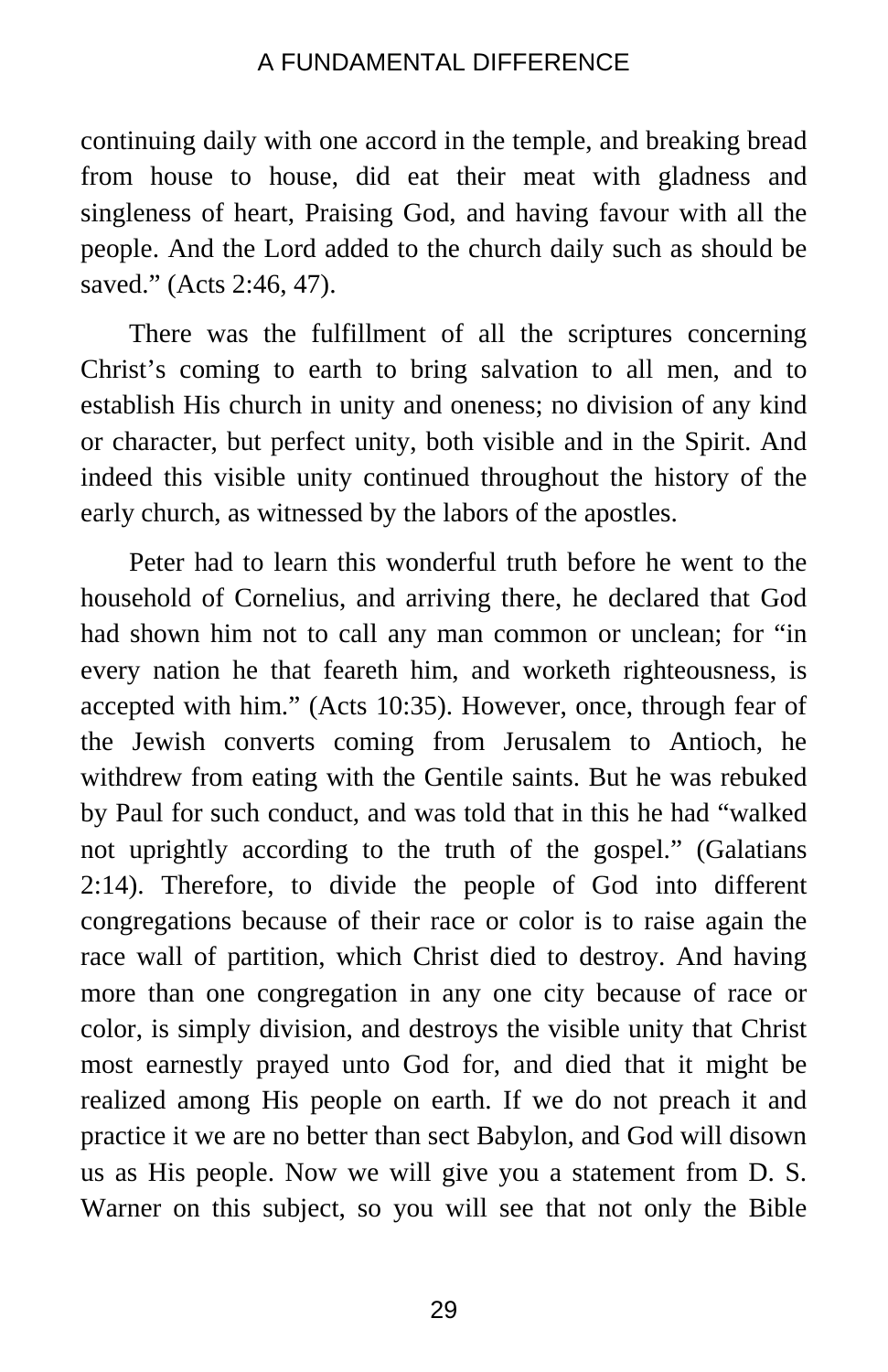teaches visible unity, but that it was taught and practiced among the saints in the Evening Light Reformation.

As there is but "One God and Father of all, who is above all, and through all, and in you all," (Ephesians 4:6) so likewise there is but "one body, and one Spirit, even as ye are called in one hope of your calling." (Ephesians 4:4). It was the purpose of God to save both Jews and Gentiles through the gospel of His Son. Now there was a great gulf of prejudice and vast separation in sentiment and education existing between these two classes; and it might very reasonably be thought that characters so remote from each other could never be blended together in one body, and live agreeably under one faith. Did therefore, the Lord indulge their alienation from each other, and their extreme peculiarities, by providing a separate fold for each? Nay, for the Great Teacher says, "Other sheep I have [Gentiles], which are not of this fold [not Jews]: them also I must bring, and they shall hear my voice; and there shall be one fold, and one shepherd." (John 10:16). Those antipodes of humanity, if saved at all, must be brought together into one fold.

By means of any complete concordance you may see that church is never once in the plural number when referring to the disciples of Christ in any one city. No matter how large the city and how numerous the believers, there is but one Church of God in it. Hence we read, "the church that was at Antioch" (Acts 13:1); "the church of God which is at Corinth" (1 Corinthians 1:2); "the church of the Thessalonians" (1 Thessalonians 1:1); "unto the seven churches which are in Asia; unto Ephesus, and unto Smyrna, and unto Pergamos, and unto Thyatira, and unto Sardis, and unto Philadelphia, and unto Laodicea." (Revelation 1:11). Thus you see there was only one church in one city. And though under the apostasy there are today many bodies, many towering steeples, and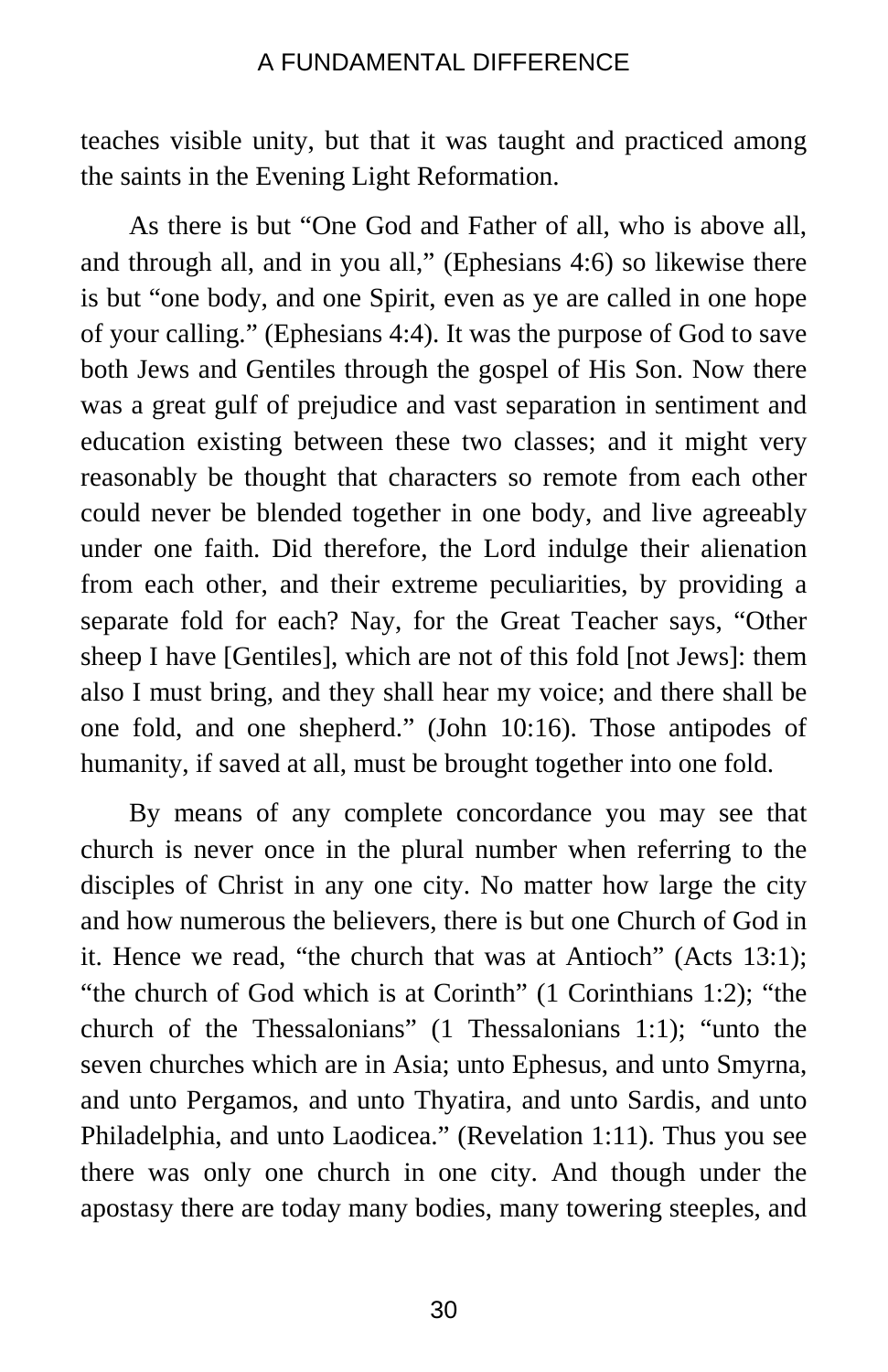rival altars, in every town and city, God's Word is just as true as when written by the inspiration of the apostles, and there is but "one body in Christ." (Romans 12:5) Yea, there is but one body universal in Christ, and but one body in Christ in Chicago, in New York, or in any city on earth. Therefore, if "God be true, but every man a liar," (Romans 3:4) it follows that the multitude of bodies seen in these last days occupying the same place, are not in Christ, not the one body of Christ."

[Warner, Daniel S.; The Cleansing of the Sanctuary].

Now, dear reader, we have given you both the truth, and the past teaching of The Gospel Trumpet people on the subject of the visible unity of the Church of God. We want to say right here, we stand today on the Word of God and preach and practice the truth of this teaching also. But the Trumpet people no longer maintain visible unity, but have separate places of worship for the Negroes who are of their faith, except where there is no race prejudice, and on the occasion of their general or extraordinary meetings. So you see, by such action, they have a white man's church with all of the colored races admitted, except the Negro race. The reason for such action is that they cater to the race hatred of the unsaved world, and the "Jim Crow" laws of different states, and bar from their local assemblies the Negroes. Hence according to their teaching and action, Jesus has two folds, one for the Caucasian, Malay, North American Indian, Mongolian, etc., and another fold for the Negro. But we believe the words of Christ, "And other sheep I have, which are not of this fold: them also I must bring. . . . and there shall be one fold, and one shepherd." (John 10:16). This shows the difference there is between us on this subject.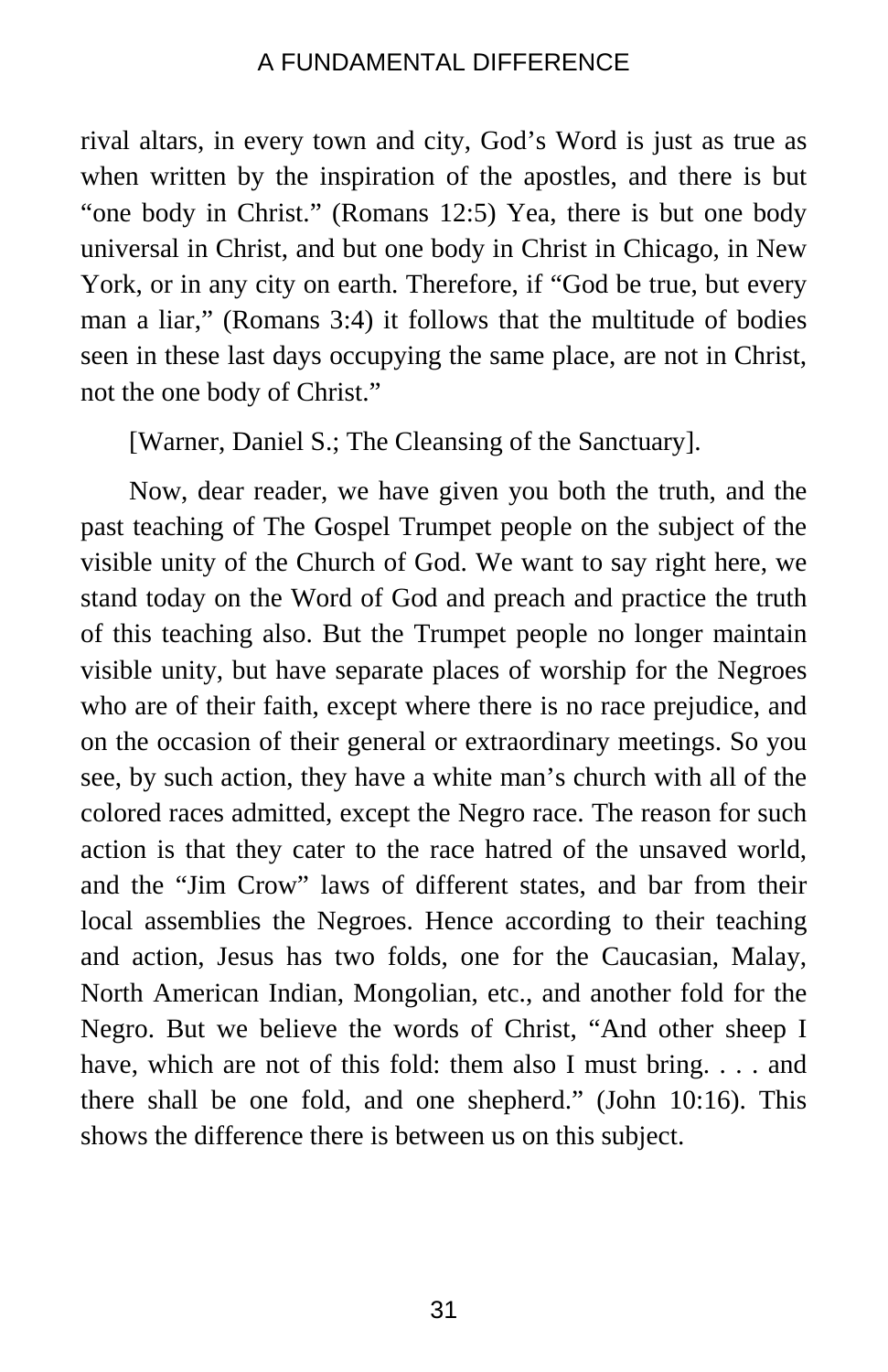# <span id="page-37-0"></span>**On the Financial Support of the Ministry**

And now we come to the last subject of difference between us that we will write upon at this time, as we do not want to make this writing too lengthy. And we are perfectly willing to let the Word settle the question under consideration, for we know that when we come to the judgment, we will not be judged by the tradition of men, but by the Word of God, and we do not want to go beyond it, neither fall short of it, for no doubt to do either would be equally hurtful and wrong.

Now, under the law of Moses, there was a legal system of financial support, and heavy penalties were inflicted on the transgressor. But all who have the knowledge of the Word know that Jesus, by His death on the cross, abolished the entire law system. Therefore no part of it was carried over into the gospel dispensation, and hence no part of it is binding upon the children of God today; and to teach men and women that they ought to give ten percent, or any exact amount, is to go back under the law and bind upon people what Christ has destroyed in His death. The Trumpet people teach a certain definite system of their own make—holding that neither Christ nor the apostles had any certain system of financing the work of God. In this we differ, for we believe that the New Testament teaches a definite system of finance; and that Christ and the apostles both preached and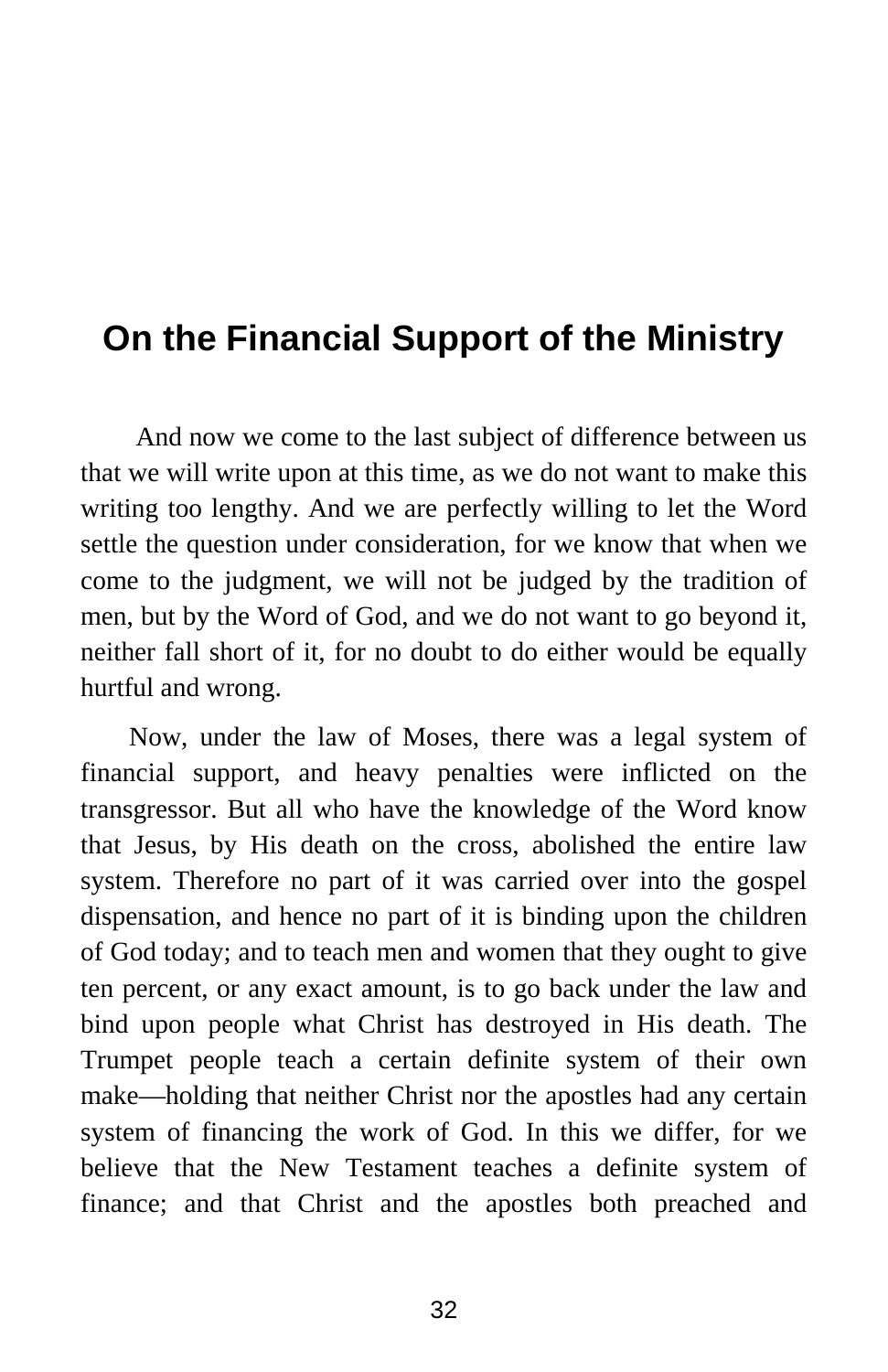practiced it; and since this is the case, it is both wrong and unnecessary to create a financial system of our own liking.

Now, we will give you the Word of God upon the financial system, as taught by Christ and the apostles.

"Why was not this ointment sold for three hundred pence, and given to the poor? This he said, not that he cared for the poor; but because he was a thief, and had the bag, and bare what was put therein." (John 12:5, 6). "Now no man at the table knew for what intent he spake this unto him. For some of them thought, because Judas had the bag, that Jesus had said unto him, Buy those things that we have need of against the feast; or, that he should give something to the poor." (John 13:28, 29). Now we see by the above scriptures, that Christ and His disciples had a purse, or "bag" which held the money which they had. We see also that this money was used to purchase the things they had need of, and also to use in helping the poor. Further, we see that Judas, one of their number, was their treasurer.

"Now," one may ask, "where did they get the money which was the common fund, and out of which they supplied themselves and the poor? Did Christ teach the people that they had to give a certain percent of their income unto Him and His?"

If He did, there is no record of it in the New Testament. But we do read where Paul said, "I have showed you all things, how that so labouring ye ought to support the weak, and to remember the words of the Lord Jesus, how that he said, It is more blessed to give than to receive." (Acts 20:35). So from this we infer that Christ taught people to give.

"But where," you ask, "did the money come from which Judas carried in the 'bag'?"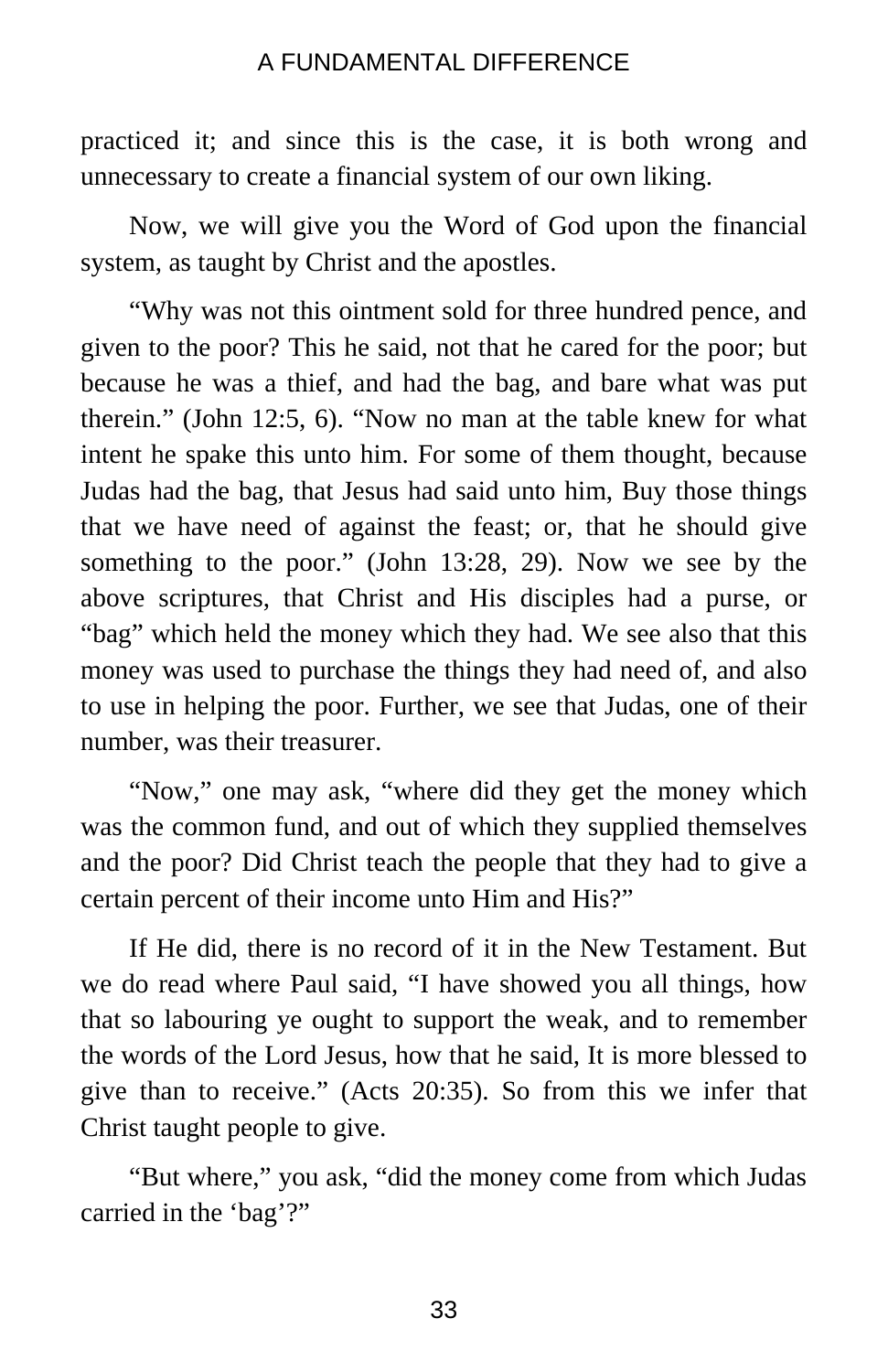We read again, "And it came to pass afterward, that he went throughout every city and village, preaching and shewing the glad tidings of the kingdom of God: and the twelve were with him, And certain women, which had been healed of evil spirits and infirmities, Mary called Magdalene, out of whom went seven devils, And Joanna the wife of Chuza Herod's steward, and Susanna, and many others, which ministered unto him of their substance." (Luke 8:1-3). Praise the Lord.

Here we see how Jesus was supplied with the necessary means to carry on His ministry. So, we can say without fear of successful contradiction, that Christ taught the glad tidings of the kingdom of God throughout every city and village, and as He taught them and healed their sick, the people were made to realize the truth that "The labourer is worthy of his reward" (1 Timothy 5:18); hence, "certain women with many others ministered unto him of their substance."

Thus we see the system that Christ inaugurated was a system of freewill. "Freely ye have received, freely give," (Matthew 10:8) and we do not hesitate to say that thirty years' experience in the Evening Light Reformation has taught the ministry and saints that the system of freewill has been very successful in spreading the gospel to almost all the nations of the earth.

Now, we desire next to see how the church at Jerusalem, which was the beginning of the divinely organized church on earth, carried on their financial affairs. For Christ, at the time of His ascension, commanded the disciples to tarry at Jerusalem and "wait for the promise of the Father," (Acts 1:4) which was the baptism of the Holy Ghost and fire, by which they were organized into the church of the living God. Of their number at that time, we read that they were an hundred and twenty, together with one accord,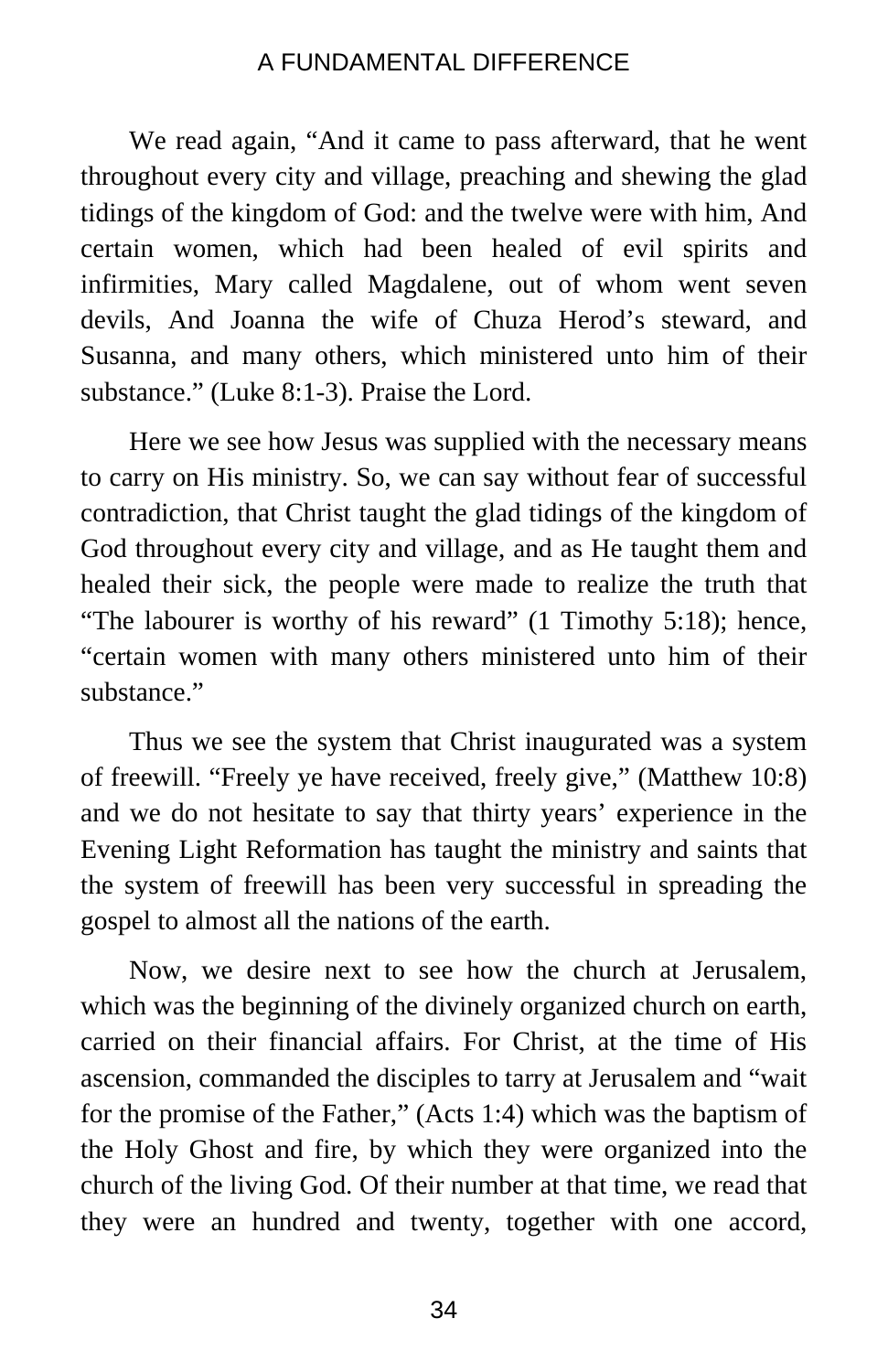waiting for the baptism of the Spirit, and that when that day fully came, they were all filled with the Holy Ghost and spoke with other tongues as the Spirit gave them utterance; and thousands cried out, "Men and brethren, what shall we do?" (Acts 2:37). "Then they that gladly received his word were baptized: and the same day there were added unto them [the original one hundred twenty] about three thousand souls. And they continued stedfastly in the apostles? doctrine and fellowship, and in breaking of bread, and in prayers. And fear came upon every soul: and many wonders and signs were done by the apostles. And all that believed were together, and had all things common; And sold their possessions and goods, and parted them to all men, as every man had need. And they, continuing daily with one accord in the temple, and breaking bread from house to house, did eat their meat with gladness and singleness of heart, Praising God, and having favour with all the people. And the Lord added to the church daily such as should be saved." (Acts 2:41-47). Also, this was a daily ministry, as is recorded in the sixth chapter of Acts; and when the number of believers were greatly multiplied, seven men were ordained by the apostles, who were given charge of the freewill offering system of supplying the needs of the work.

Now, dear reader, do you see how this same system, which Christ employed to finance His work, was employed by His apostles? They did not take the church for money, but they freely gave the gospel in the power of God. And they that gladly received it did not have to be taxed or harnessed with a legal system of giving in order to get them to do their duty, for the burning love of God in their hearts caused them, when they saw their brother in need, to sell their possessions and come and lay it at the apostles' feet, and distribution was made "unto every man according as he had need." (Acts 4:35). And we further declare on the authority of

35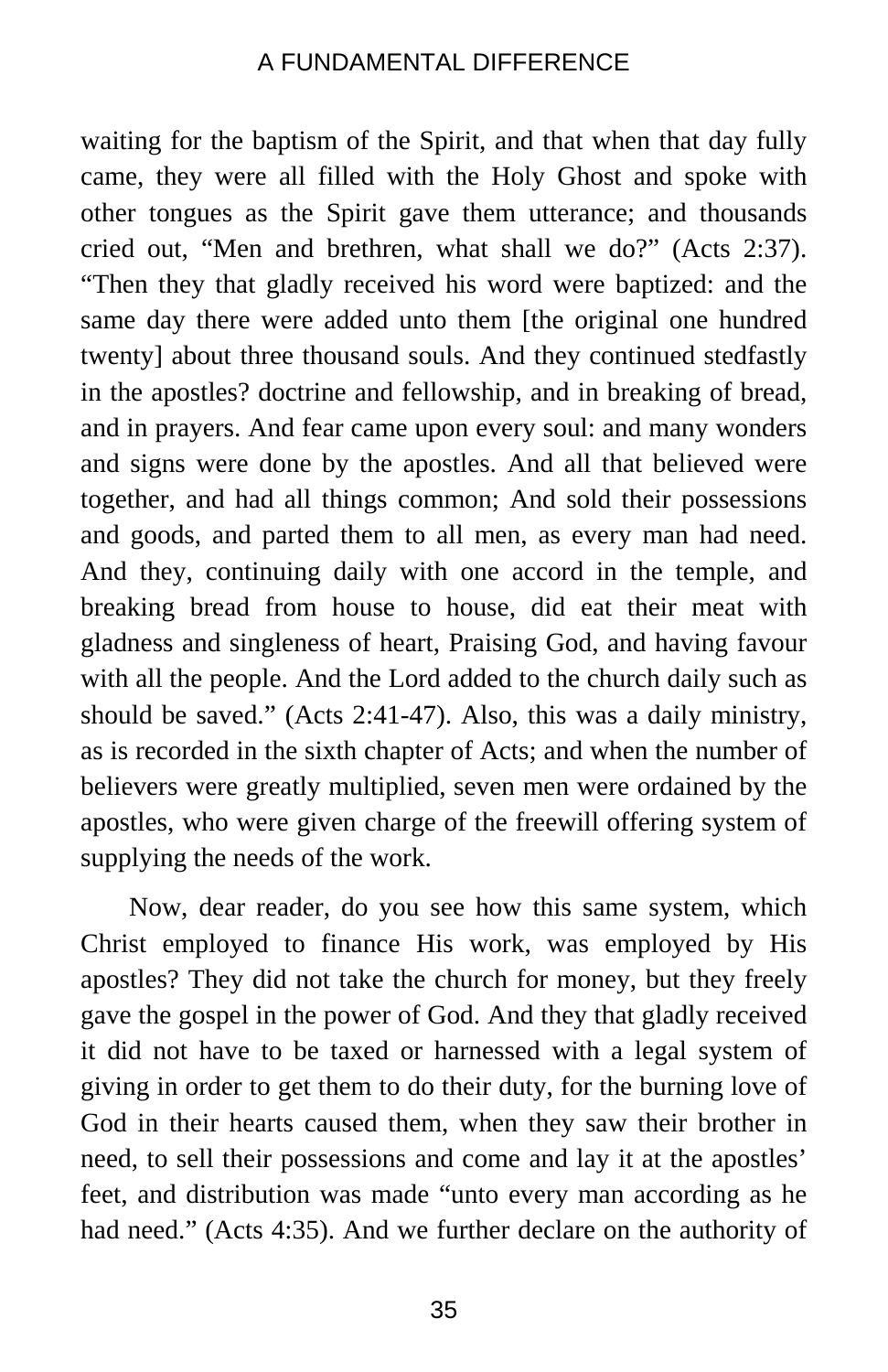God's Word, that that is the way the apostles preached and practiced it as they went everywhere preaching the gospel, even among the Gentiles. We read further, of Paul who was shipwrecked on the island of Miletus among the barbarous people, where he preached Christ, and healed the sick. "And when we departed, they loaded us with such things as were necessary." (Acts 28:10). Also, when Paul taught gospel giving, he taught it as the freewill of the people, not "of necessity," but willingly, "for God loveth a cheerful giver." (2 Corinthians 9:7).

"Yes," says one, "but did not the Lord ordain that they that preach the gospel should live of the gospel?"

Yes, indeed He did, and would you like to know when and where he ordained it thus? Then, turn to Matthew 10, and find where Christ commissioned His twelve disciples to go preach. There he tells them what to preach and how to live while they are preaching: "Provide [get] neither gold, nor silver, nor brass in your purses, Nor scrip for your journey, neither two coats, neither shoes, nor yet staves: for the workman is worthy of his meat." (Matthew 10:9, 10). Again we read of Christ sending other seventy to preach, and He tells them in regard to their financial support, "And into whatsoever house ye enter, first say, Peace be to this house . . . And in the same house remain, eating and drinking such things as they give: for the labourer is worthy of his hire." (Luke 10:5, 7). So you see, dear reader, how and where the Lord ordained that they who preach the gospel shall live of the gospel. And you may search the New Testament in vain to find where God has authorized His preachers to bind a legal system of finance upon His people.

"Yes," says one, "but did not Paul teach the Purpose Plan?"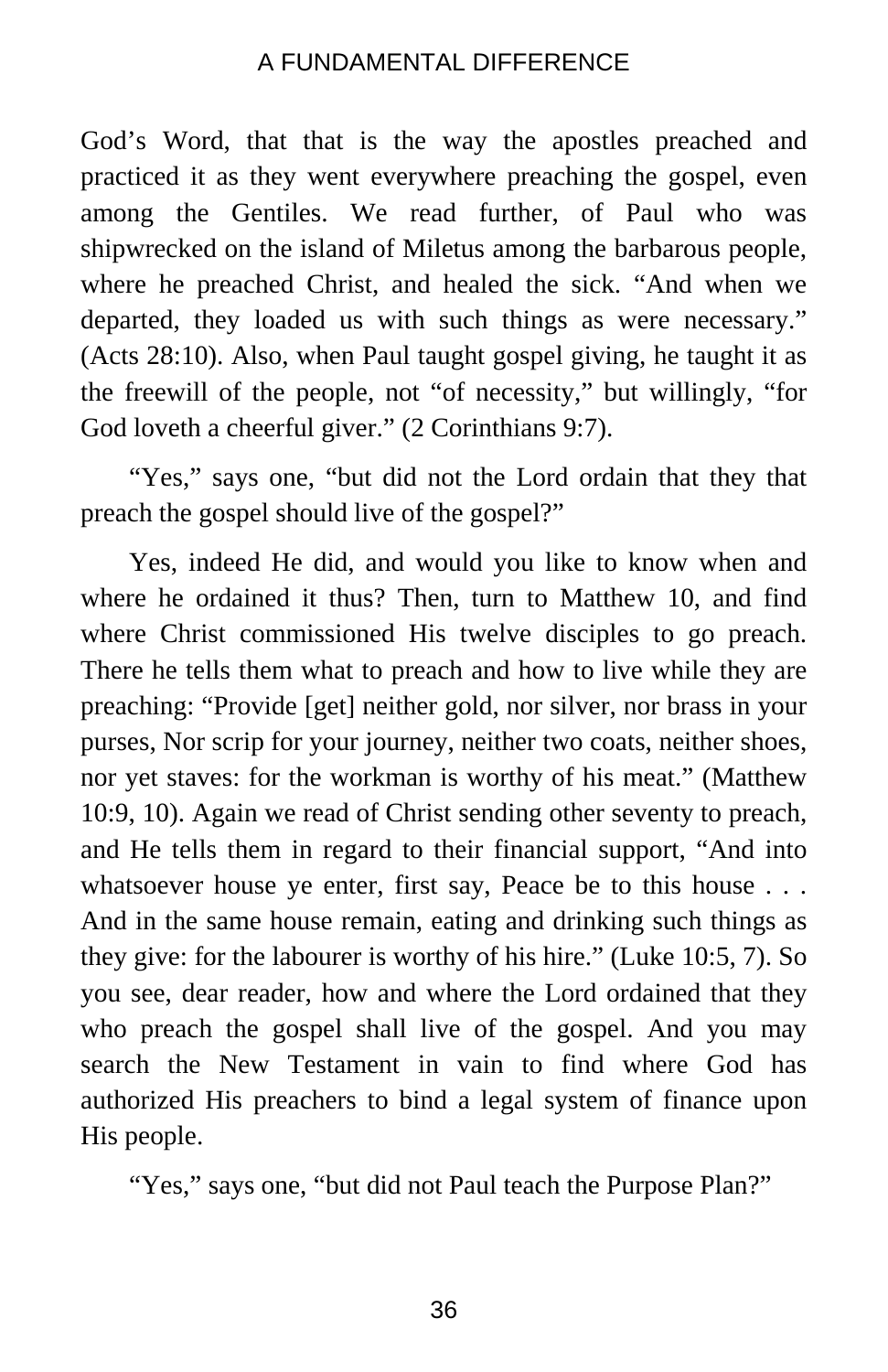Let us see if he did, and if so, to what extent. Paul taught the Corinthians in regard to the ministers of Christ, that they were "not [to] muzzle the ox that treadeth out the corn," (1 Timothy 5:18) and that the Lord ordained that the people among whom His ministers labored were to support them by freewill offerings. Then also, in 2 Corinthians 8 and 9, he said he had no commandment from the Lord for them; but he gave his advice, how that they should make up a bounty to send to the poor saints at Jerusalem, and in order that everything be in readiness when he came to gather their gift, he advised them as he had the churches of Galatia, namely, "Upon the first day of the week let every one of you lay by him in store, as God hath prospered him," (1 Corinthians 16:2) and that "as he purposeth in his heart, so let him give." (2 Corinthians 9:7). This is the simple truth of the whole affair, and never again do we read of Paul or any other minister of that age, telling the saints to lay by them in store upon the first day of the week. Thus you see there was no system other than the system of freewill, as is so plainly taught in the Word. Hence, the Trumpet system of purposing a definite amount to be paid at stated periods of time, and having the sect envelope way, is only human, sectish, and without authority in the Holy Scripture.

Before we conclude this we wish to record the testimony of some who worked in the early part of the Reformation, and see how they understood, that God would have them do in regard to finance, and you will see by such how the Trumpet people have departed from their own past teaching, as well as from the truth in this matter.

"Today we are saved to the uttermost and filled with the love and glory of God. Not a sin upon earth has any dominion over us; we are free! Hallelujah! We live by the Word of God. We believe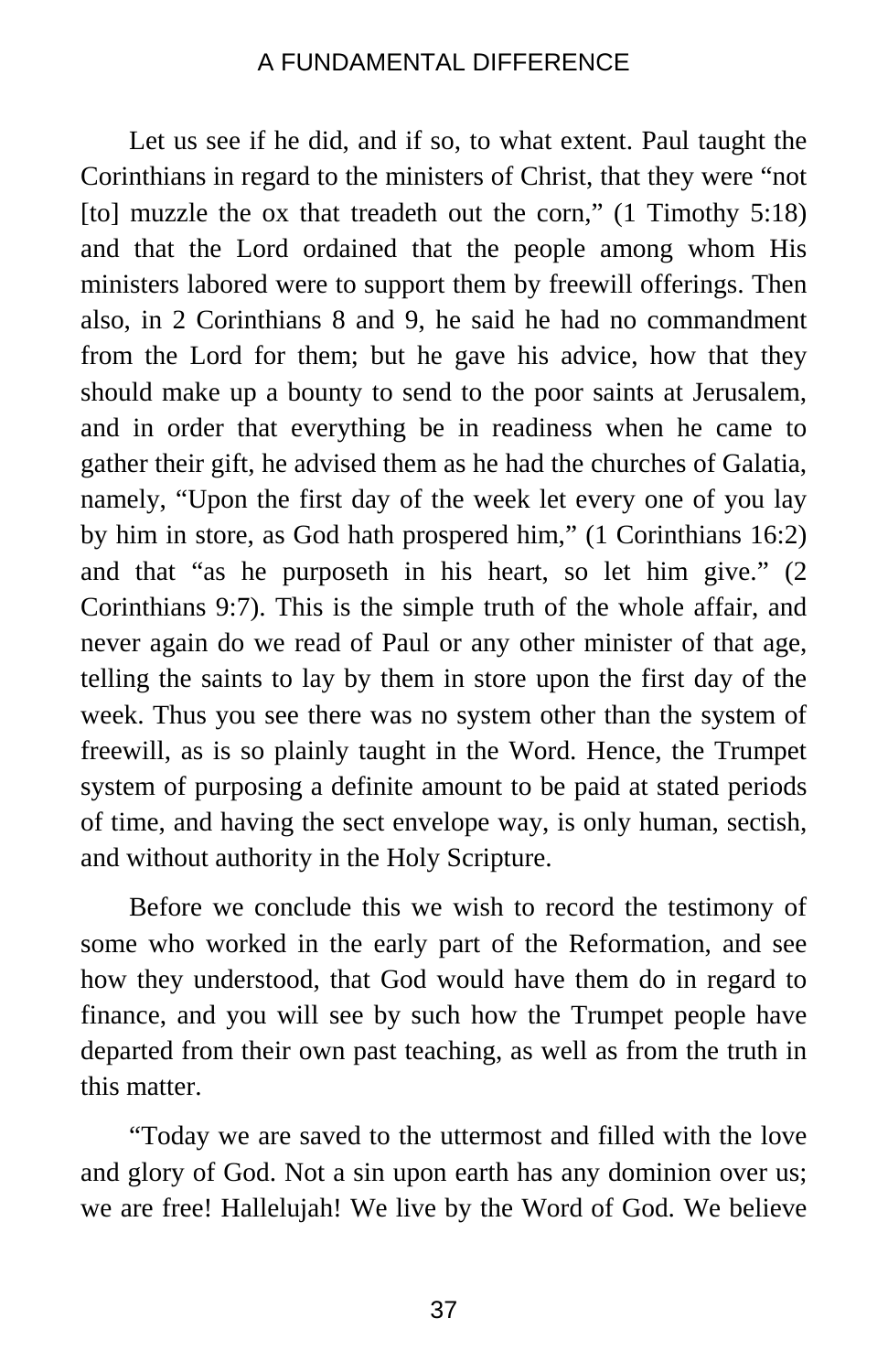it all, and enjoy it. We as a family living economically do not use alcohol, tobacco, or medicines; no pearls or jewels or gold; no braids or ruffles or laces; no plumed hats; but dress common and clean and comfortable, and eat common and healthful articles of food. We preach from three to nine times a week, but receive no salary, nor take up any collections. We have all we need, and are just as happy and contented as we could wish to be, and all because God is our salvation."

[Palmer, A. B.; Nineteen Hundred Years of Church History, pp. 415].

Now, dear reader, we could multiply testimonies like the above, to show how the early ministers of the Evening Light Reformation understood, taught, and practiced the Word of God on all these points, but we believe this sufficient to help you see the difference between the people of the Church of God and The Gospel Trumpet people, who, although they once preached and practiced the whole truth, have in these last days let down the standard of the gospel, have compromised with this world and sectism, and are teaching for doctrines the commandments of men, and we believe that every person whose conscience is not seared will be enabled by this to see the right way of the Lord and truth, and be persuaded to walk therein and find rest to their souls. Amen.